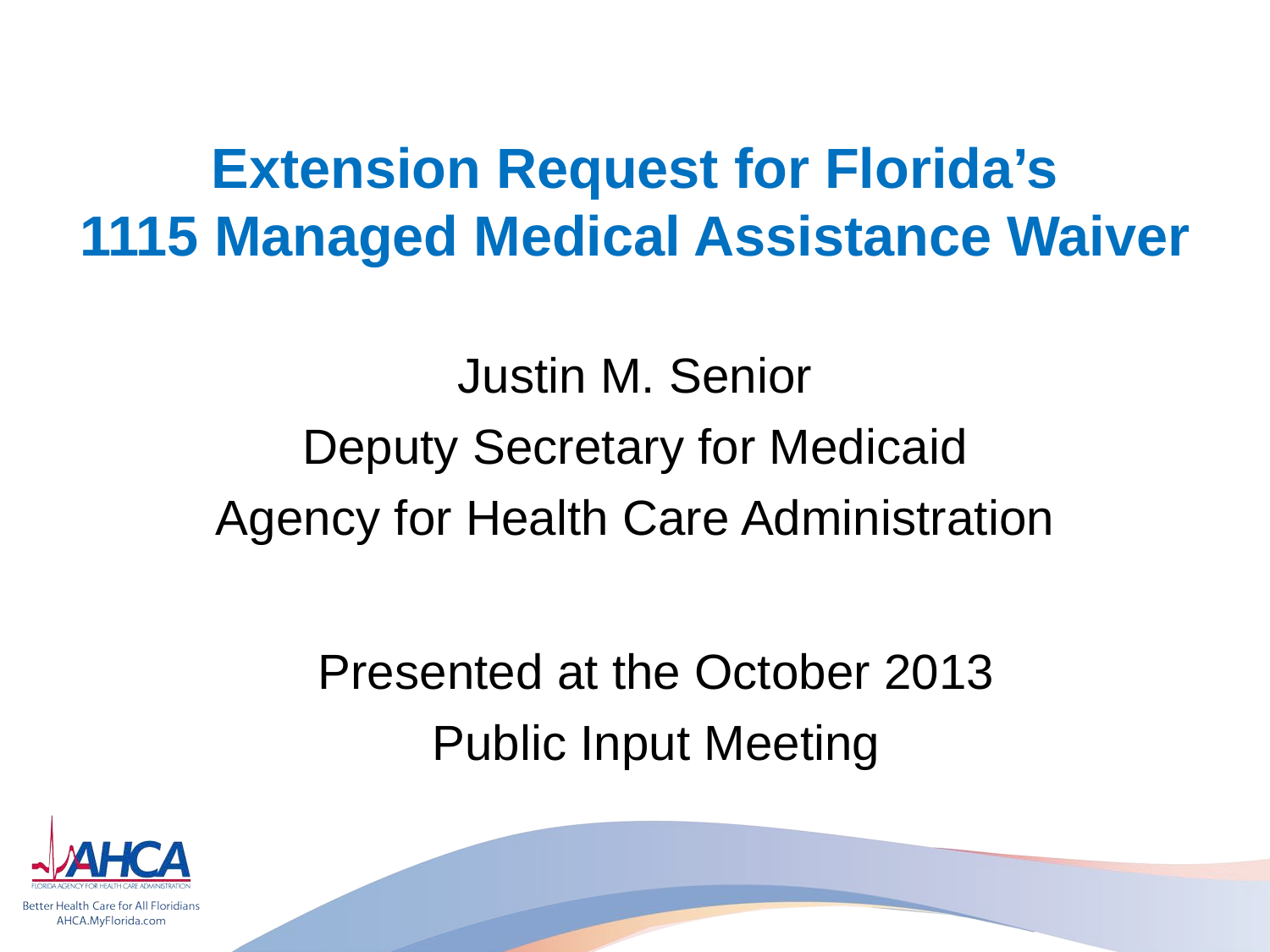#### **Federal Waiver Authorization**

- **Initial 5-Year Period** (2006-2011): On October 19, 2005, Florida's 1115 Research and Demonstration Waiver named "Medicaid Reform" was approved by the Centers for Medicare and Medicaid Services (Federal CMS). The program was implemented in Broward and Duval Counties July 1, 2006 and expanded to Baker, Clay and Nassau Counties July 1, 2007.
- **Three-Year Extension Period** (2011-2014): An extension of the waiver was granted by Federal CMS to maintain and continue operations for the current program for the period December 16, 2011 to June 30, 2014.
- **Managed Medical Assistance Amendment** (2013): The amendment to implement the Managed Medical Assistance program as authorized Florida Statutes, was granted by Federal CMS on June 14, 2013.

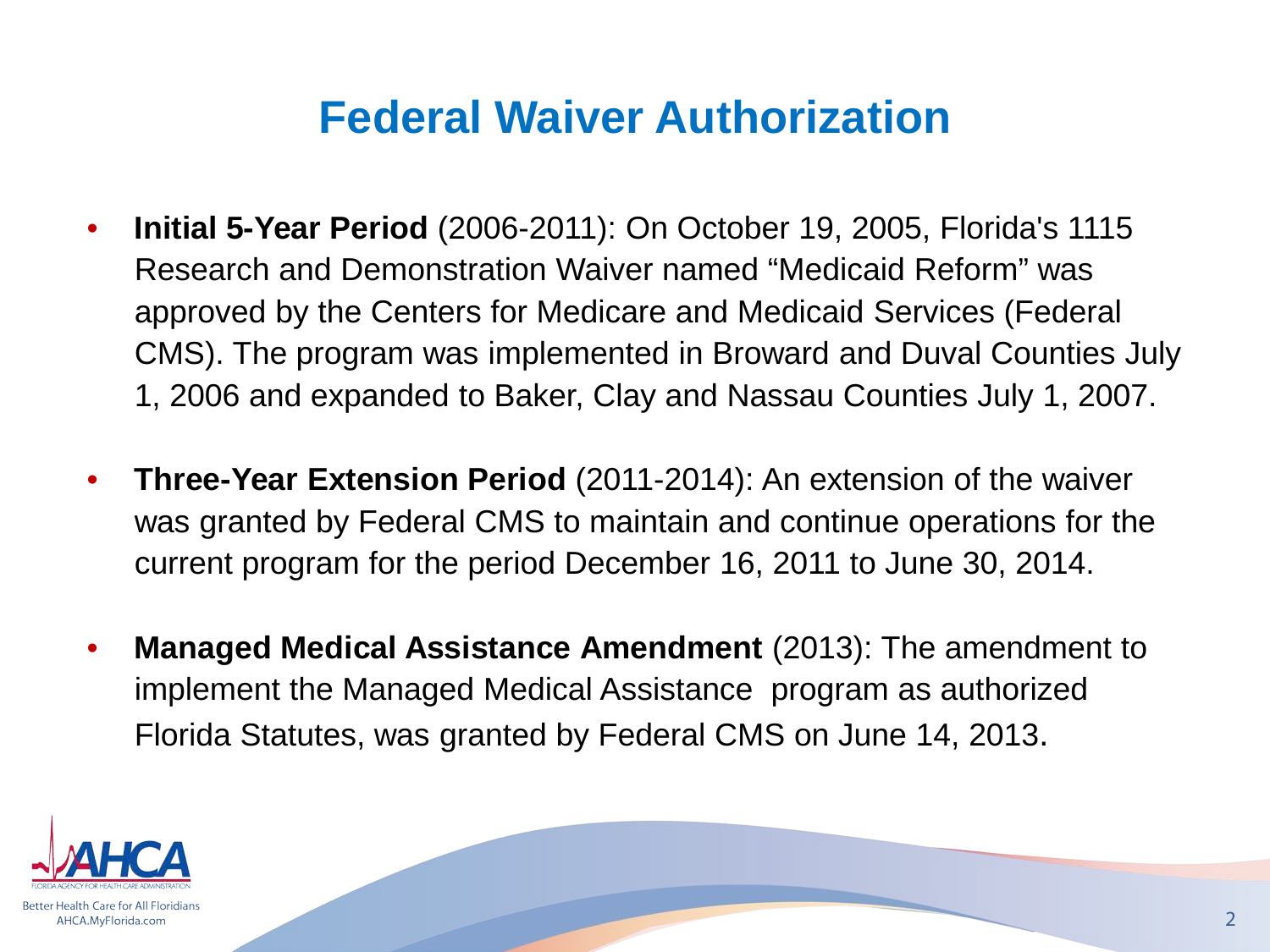#### **1115 Research and Demonstration Waivers**

- Experimental, Pilot or Demonstration Projects.
	- Benefit Packages, Reimbursement Methodologies, Covering Expanded Groups.
	- States Commit to a Policy Experiment that must be Formally Evaluated.
- 1115(a)(1) allows the Secretary to waive compliance with most of the requirements in the Medicaid and SCHIP State Plans.
- 1115(a)(2) allows the Secretary to regard as expenditures costs that would not otherwise be matchable under Medicaid or SCHIP.
- If granted, the initial approval period is 5 years and the State may request two 3 year extensions of the program.

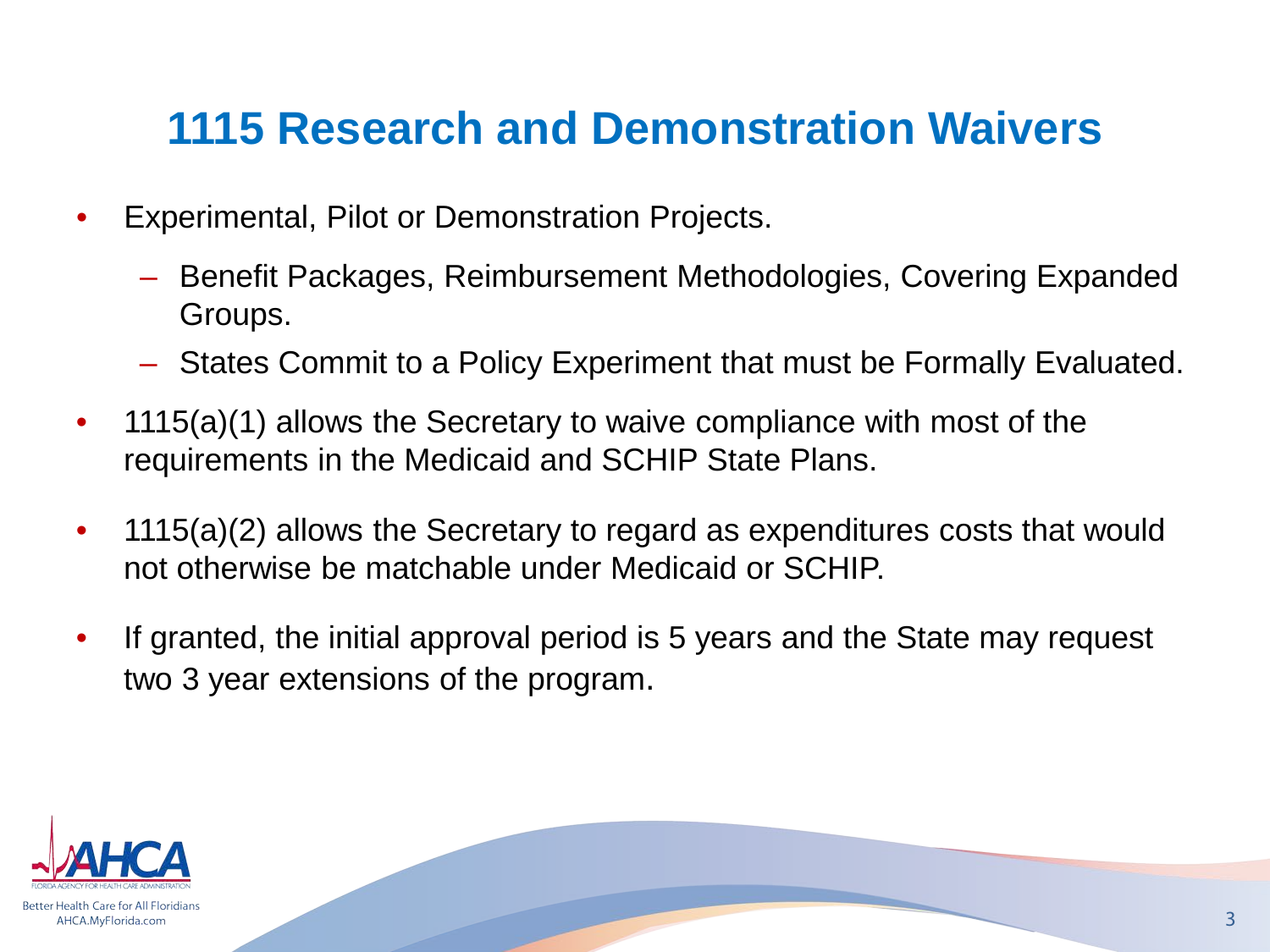#### **Extension of the 1115 Waiver**

- The current waiver authority expires June 30, 2014.
- The Florida Legislature has directed the Agency in Part IV of Chapter 409, Florida Statutes, to obtain approval of any state plan or waivers necessary to implement the MMA program.
- The extension of the waiver will allow continued operation of the MMA program to be implemented in 2014.
- Experience to date shows that operational changes can be made within the framework of the approved waiver in response to public input.

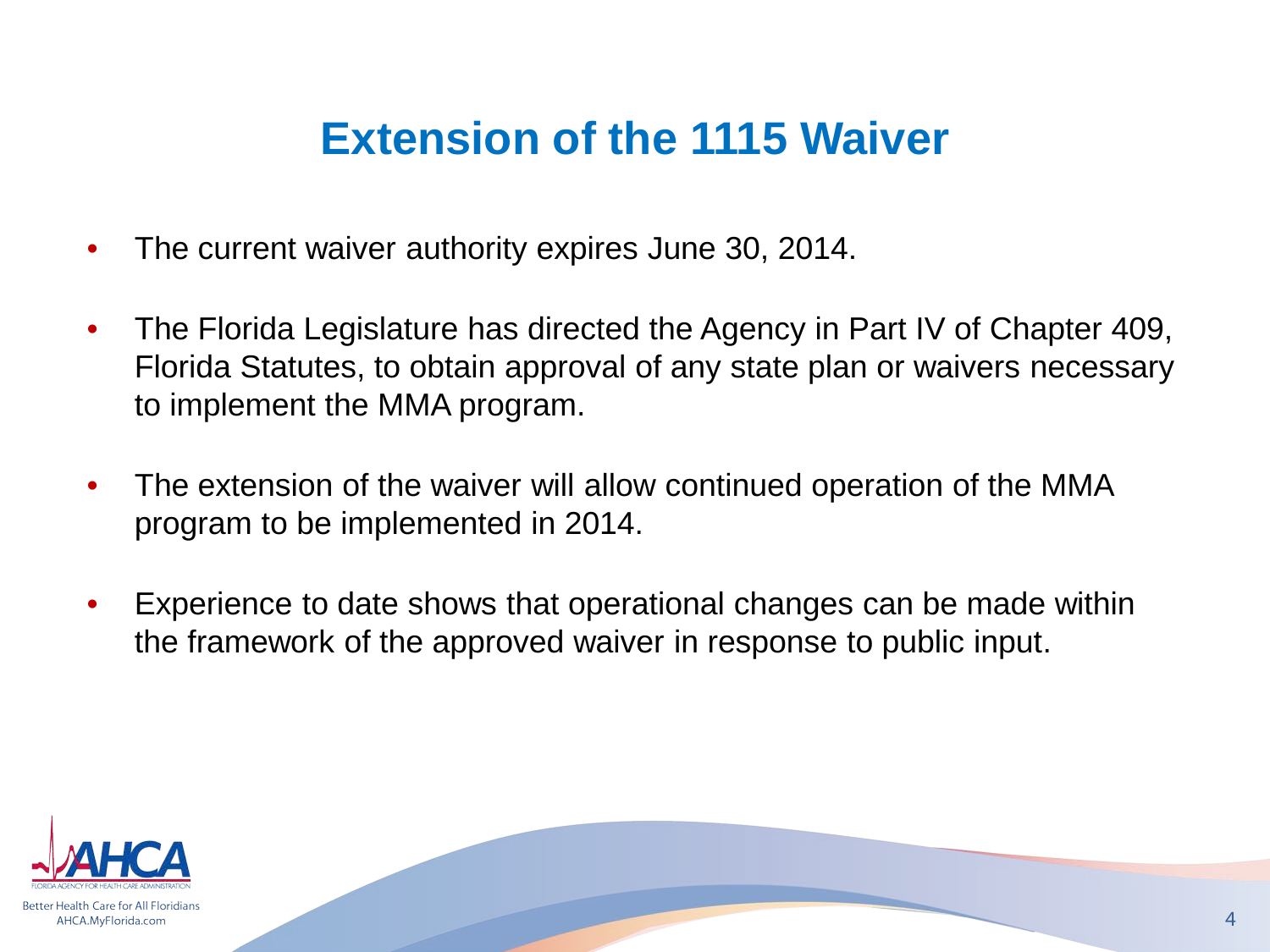#### **Extension of the 1115 Waiver**

- **Federal Waiver Extension Requirements**: Florida is required to publish on the Agency's website a "Public Notice" document for public input 30 days prior to submitting the waiver extension request. The document must include a comprehensive description of the program and the information outlined on the next slide.
- The public notice document is available at the following link for review and comment from October 1 to October 30, 2013.

[http://ahca.myflorida.com/Medicaid/statewide\\_mc/index.shtml#FCA](http://ahca.myflorida.com/Medicaid/statewide_mc/index.shtml#FCA)

• Written comments may be e-mailed to [FLMedicaidWaivers@ahca.myflorida.com](mailto:FLMedicaidWaivers@ahca.myflorida.com) or mailed to:

> 1115 MMA Waiver Extension Request Office of the Deputy Secretary for Medicaid Agency for Health Care Administration 2727 Mahan Drive, MS #8 Tallahassee, Florida 32308

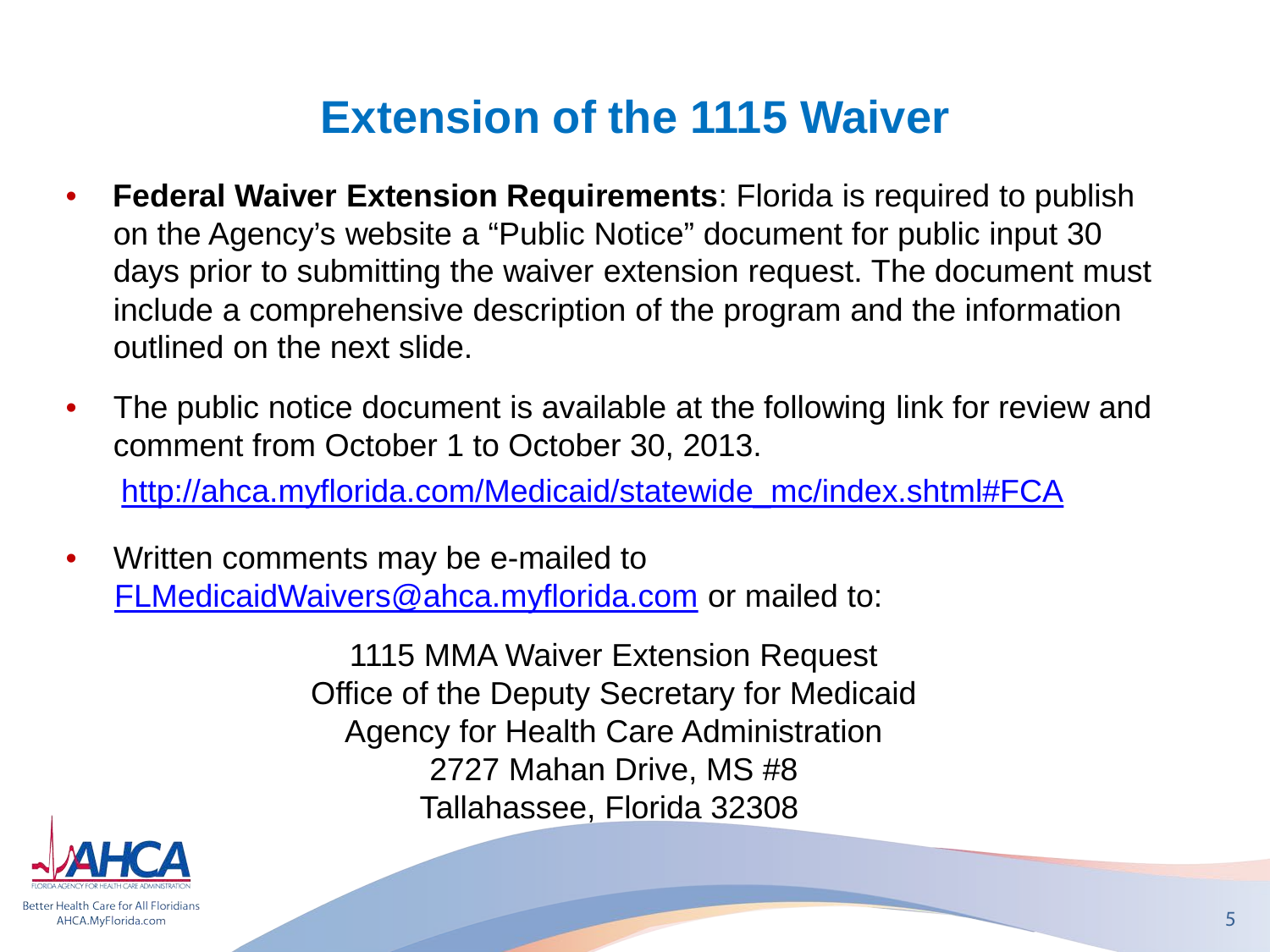#### **Elements of the Public Notice Document**

- Program description, goals and objectives.
- Proposed health care delivery system and eligibility requirements, benefit coverage and cost sharing required of individuals impacted by the waiver.
- Estimate of expected increase or decrease in annual enrollment and annual aggregate expenditures.
- Hypothesis and evaluation parameters of the waiver.
- Specific waiver and expenditure authorities.
- Locations and Internet address where the public notice document is available for public review.
- Postal and Internet e-mail addresses where comments may be submitted and reviewed by the public for a minimum of 30-days.
- The location, date and time of at least two public hearings held to solicit public input on the waiver extension request.

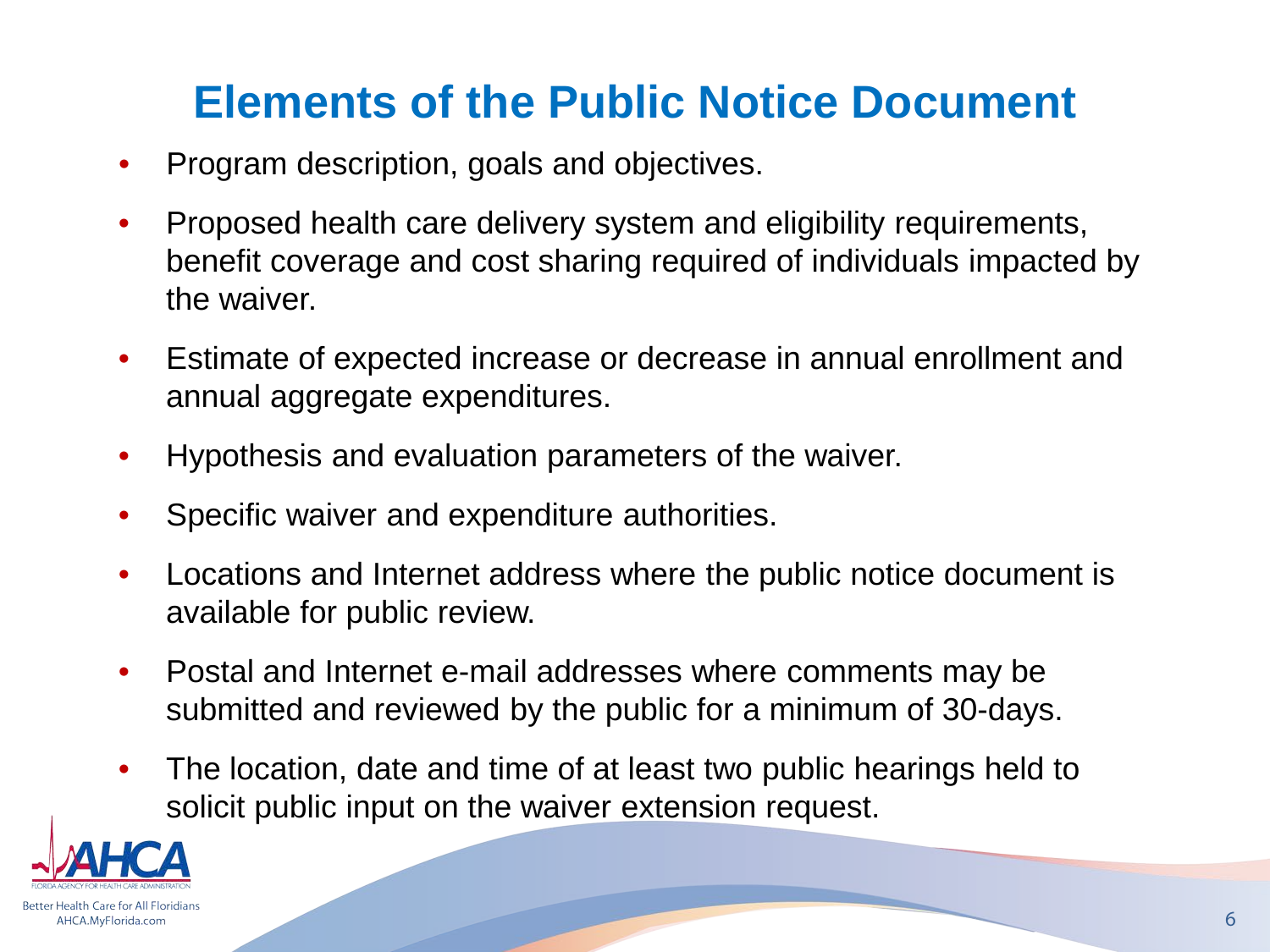#### **Elements of the Waiver Extension Request**

- Historical narrative summary of the demonstration project.
- Documentation of compliance with special terms and conditions of the waiver.
- List of waiver and expenditure authorities requested .
- Summary of quality activities under the waiver.
- Documentation of compliance with budget neutrality cap and financial data.
- Evaluation report including evaluation activities and findings to date.
- Documentation of public process in accordance with federal and state regulations.

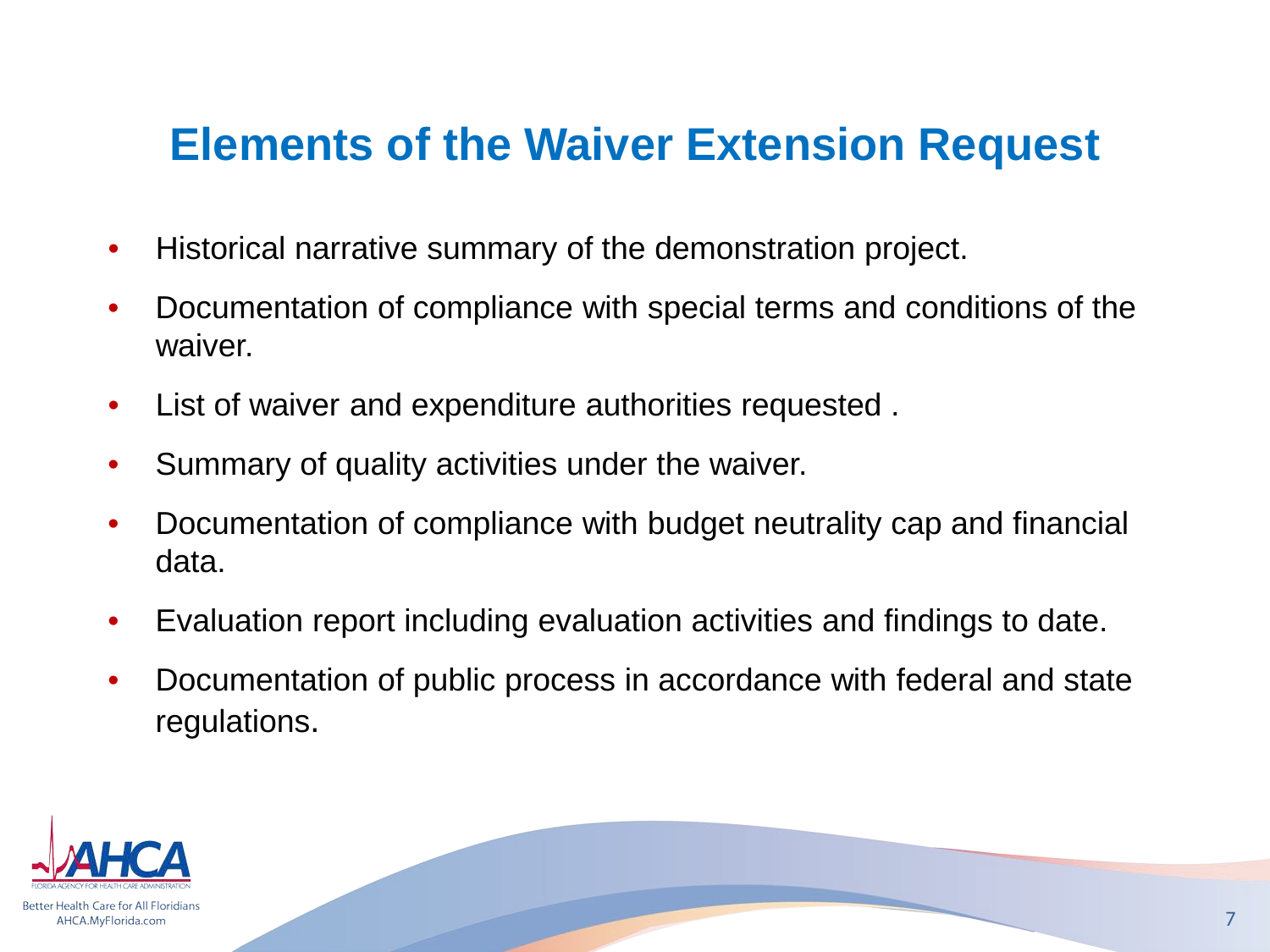### **Current Programs – Primary and Acute Care**

#### • **1115 Managed Medical Assistance Waiver:**

The current program, Medicaid Reform, operates in Broward, Duval, Baker, Clay and Nassau Counties until implementation of the MMA program by region in 2014. Most Medicaid eligibles are required to enroll in a health plan (either a capitated plan or a fee-for-service provider service network) for their primary and acute care services as a condition for receiving Medicaid.

#### • **1915(b) Managed Care Waiver**:

The original waiver was approved in January 1990 which allowed for the implementation of the MediPass program to coordinate primary and acute care services for eligible recipients. Since implementation, the waiver evolved into a variety of managed care options including managed care organizations, primary care case management programs, prepaid inpatient health plans and prepaid ambulatory health plans.

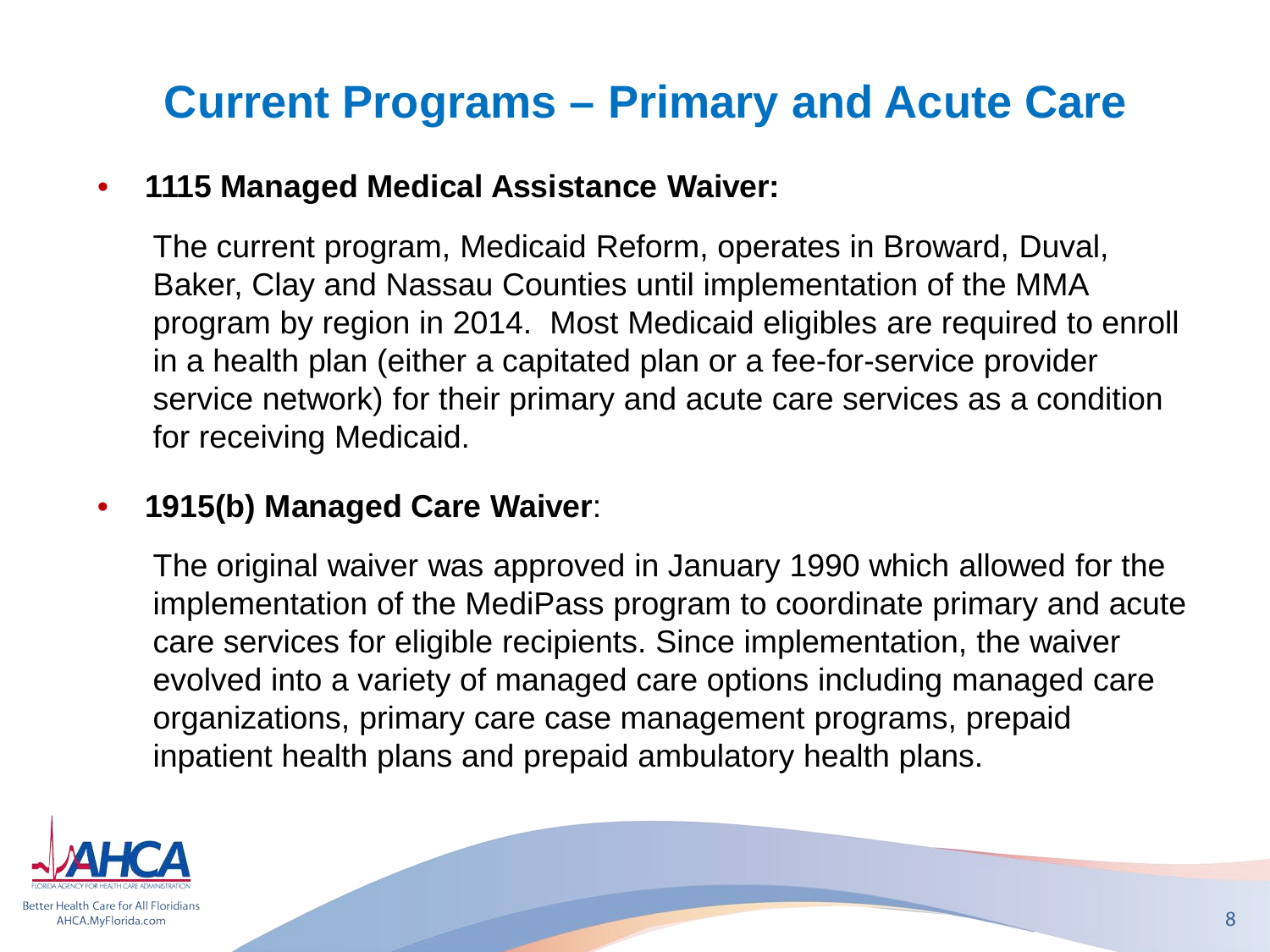#### **MMA Program - Goals**

The MMA program will build upon the successful elements of the previous demonstration while incorporating stronger protections for consumers, as well as higher standards and more significant accountability measures for plans. The program goals include:

- Improving coordination of health care in the most appropriate and cost-effective setting;
- Fostering personal responsibility and rewarding healthy behaviors; and
- Reducing fraud, abuse and waste.

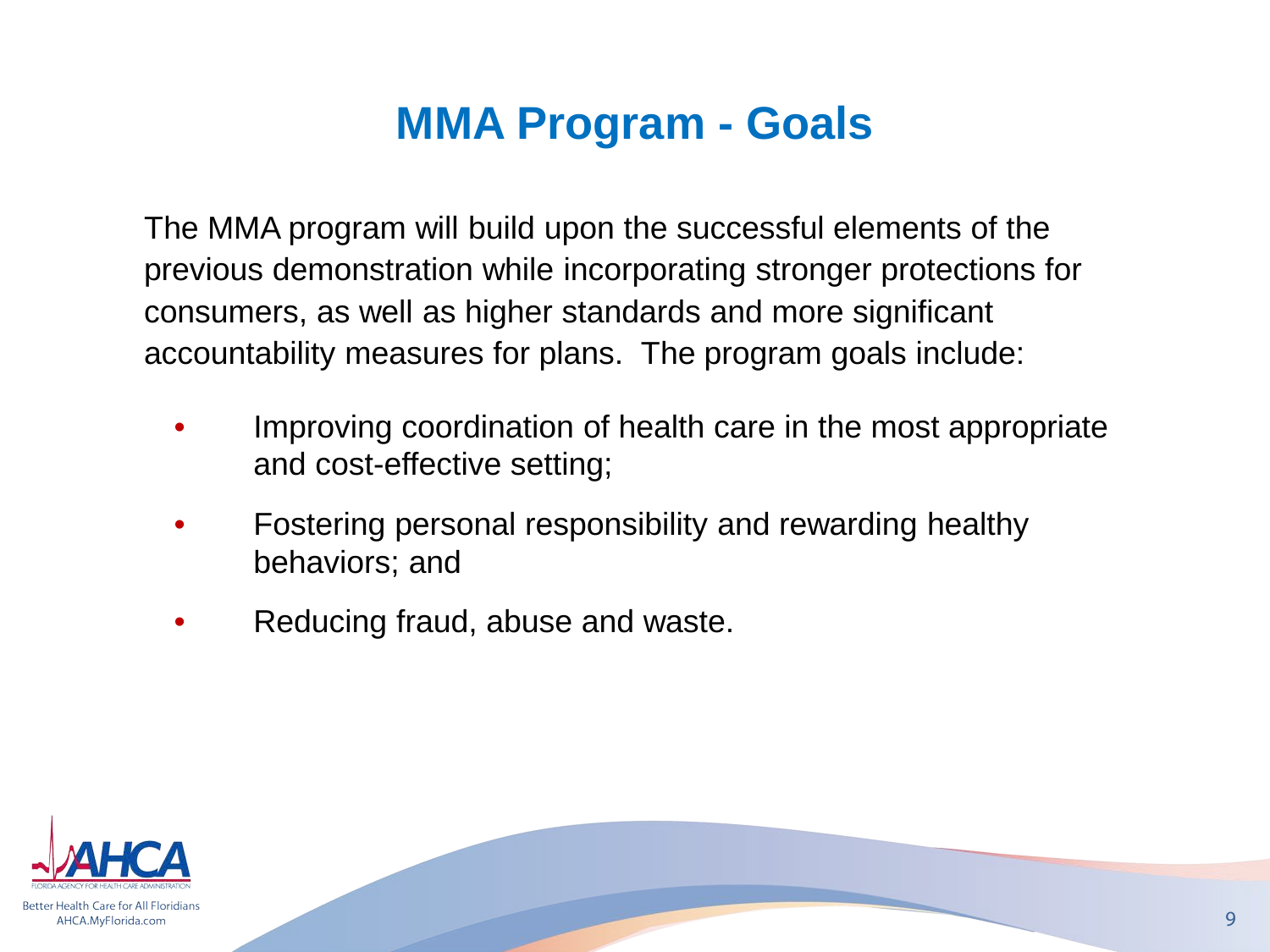#### **MMA Program – Objectives**

- Improved program performance by expanding key components of managed care statewide, while strengthening accountability for improved patient outcomes and preserving meaningful choices.
- Improved access to coordinated care by enrolling all Medicaid participants in managed care except those specifically exempted due to short-term eligibility, limited service eligibility, or institutional placement (other than nursing home care).
- Enhanced fiscal predictability and financial management by converting the purchase of Medicaid services to capitated, risk-adjusted payment systems and shared savings model.
- Use of the expertise of MCOs to provide all coverage and services for medical assistance.
- Provide a choice of competitively selected managed care plans providing enhanced individual choice.
- Stabilize plan participation by competitively procuring high quality plans on a regional basis, extending plan contract period to five years and imposing penalties for plan withdrawals.

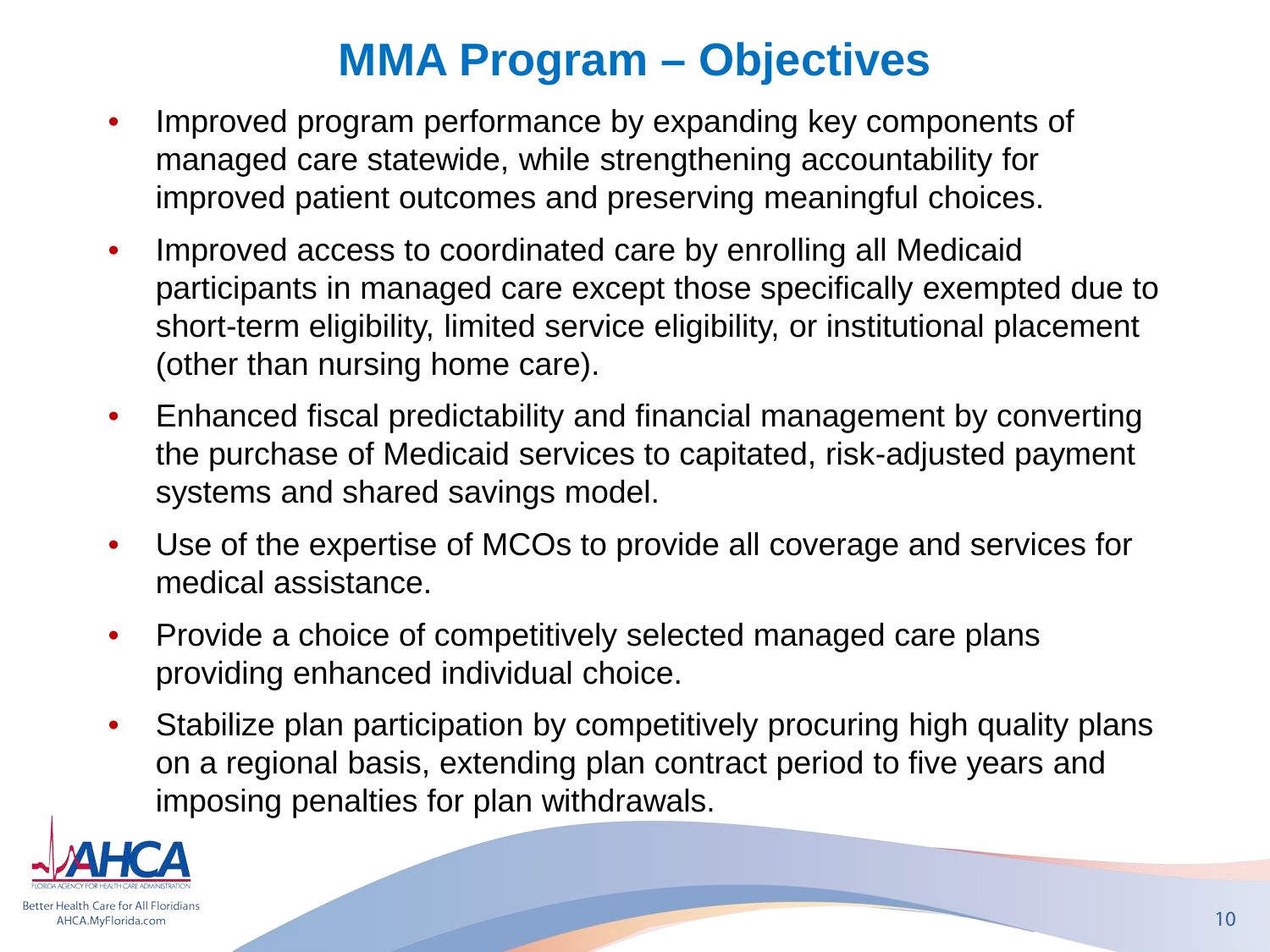#### **Consumer Protections**

- Increasing recipient participation on Florida's Medical Care Advisory Committee (MCAC) and convening smaller advisory committees to focus on key special needs populations;
- Ensuring the continuation of services until the primary care or behavioral health provider reviews the enrollee's treatment plan (no more than 60 calendar days after the effective date of enrollment);
- Ensuring immediate review of recipient complaints, grievances and appeals for resolution as part of the rapid cycle response system;
- Establishing Healthy Behaviors programs to encourage and reward healthy behaviors and, at a minimum, requiring plans offer a medically approved smoking cessation program, a medically directed weight loss program and a substance abuse treatment plan;

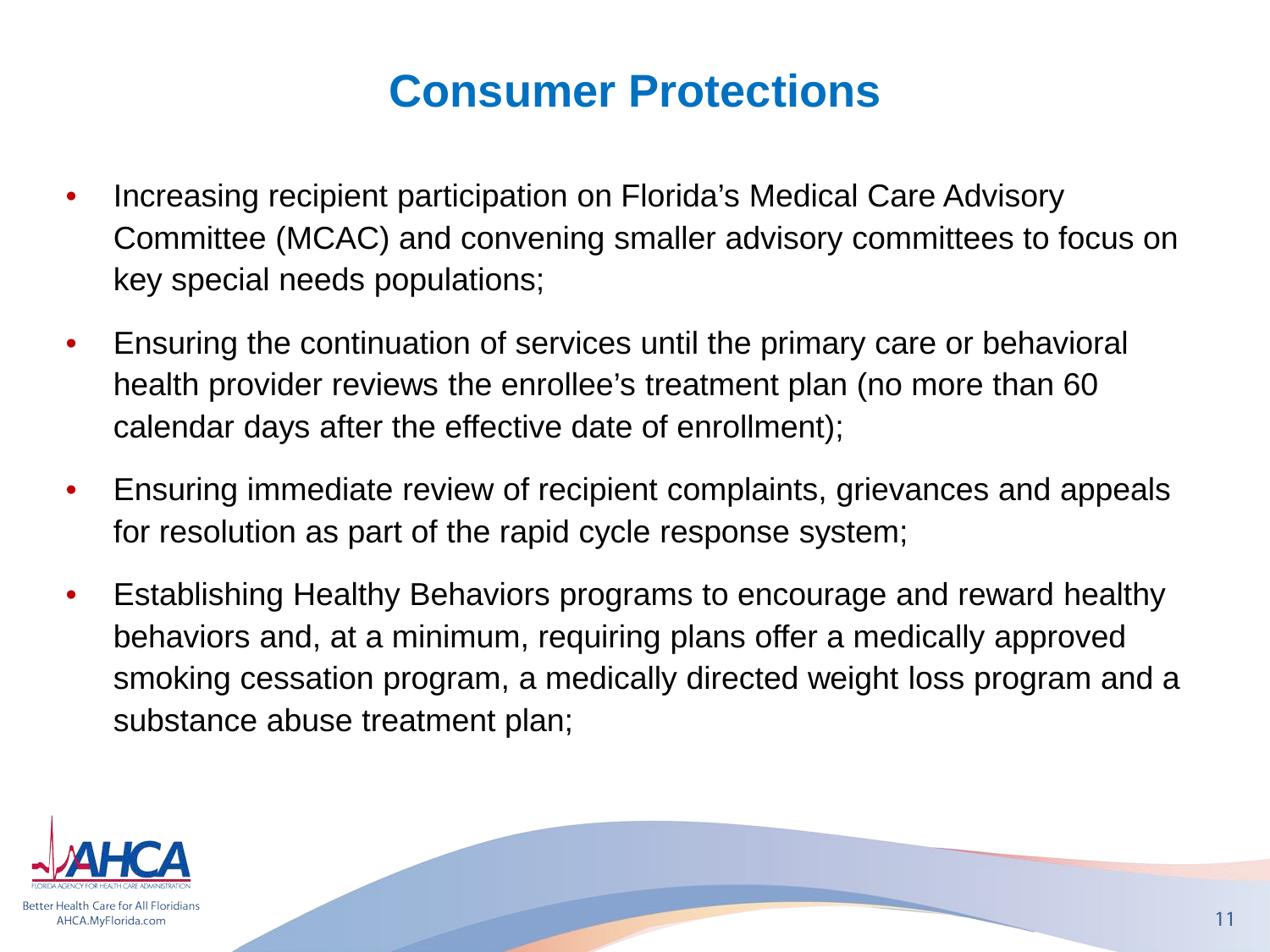#### **Consumer Protections**

- Requiring Florida's External Quality Review Organization (EQRO) to validate each plan's encounter data every three years;
- Enhancing the plan's performance improvement projects by focusing on six key areas with the goal of achieving improved patient care, population health and reducing per capita Medicaid expenditures;
- Enhancing metrics on plan quality and access to care to improve plan accountability; and
- Creating a comprehensive state quality strategy to implement a comprehensive continuous quality improvement strategy to focus on all aspects of quality improvement in Medicaid.

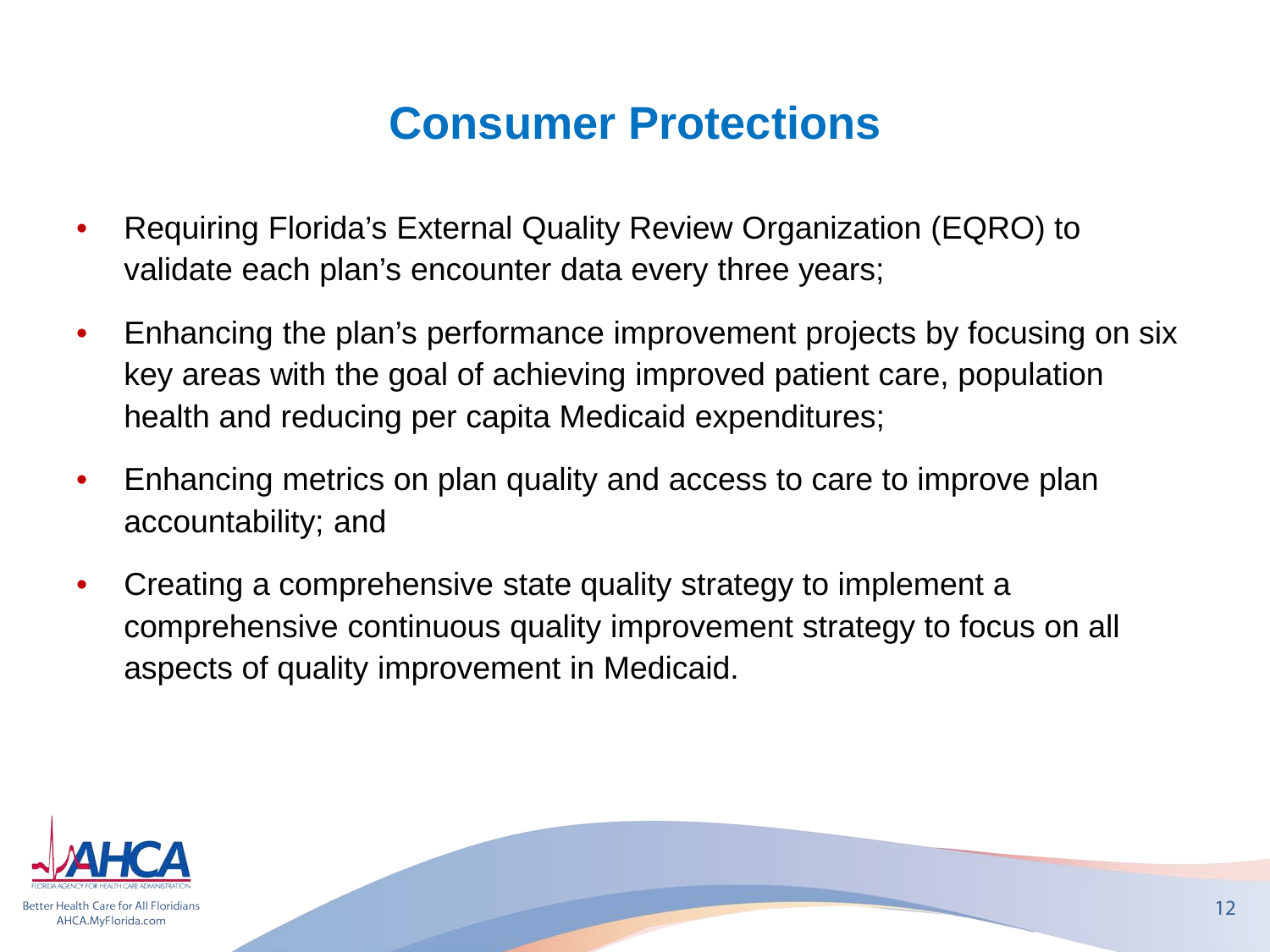#### **The MMA Program does not/is not:**

- The program *does not* limit medically necessary services.
- The program *is not* linked to changes in the Medicare program and does not change Medicare benefits or choices.
- The program *is not* linked to National Health Care Reform, or the Affordable Care Act passed by the U.S. Congress.
	- It does not contain mandates for individuals to purchase insurance.
	- It does not contain mandates for employers to purchase insurance.
	- It does not expand Medicaid coverage or cost the state or federal government any additional money.

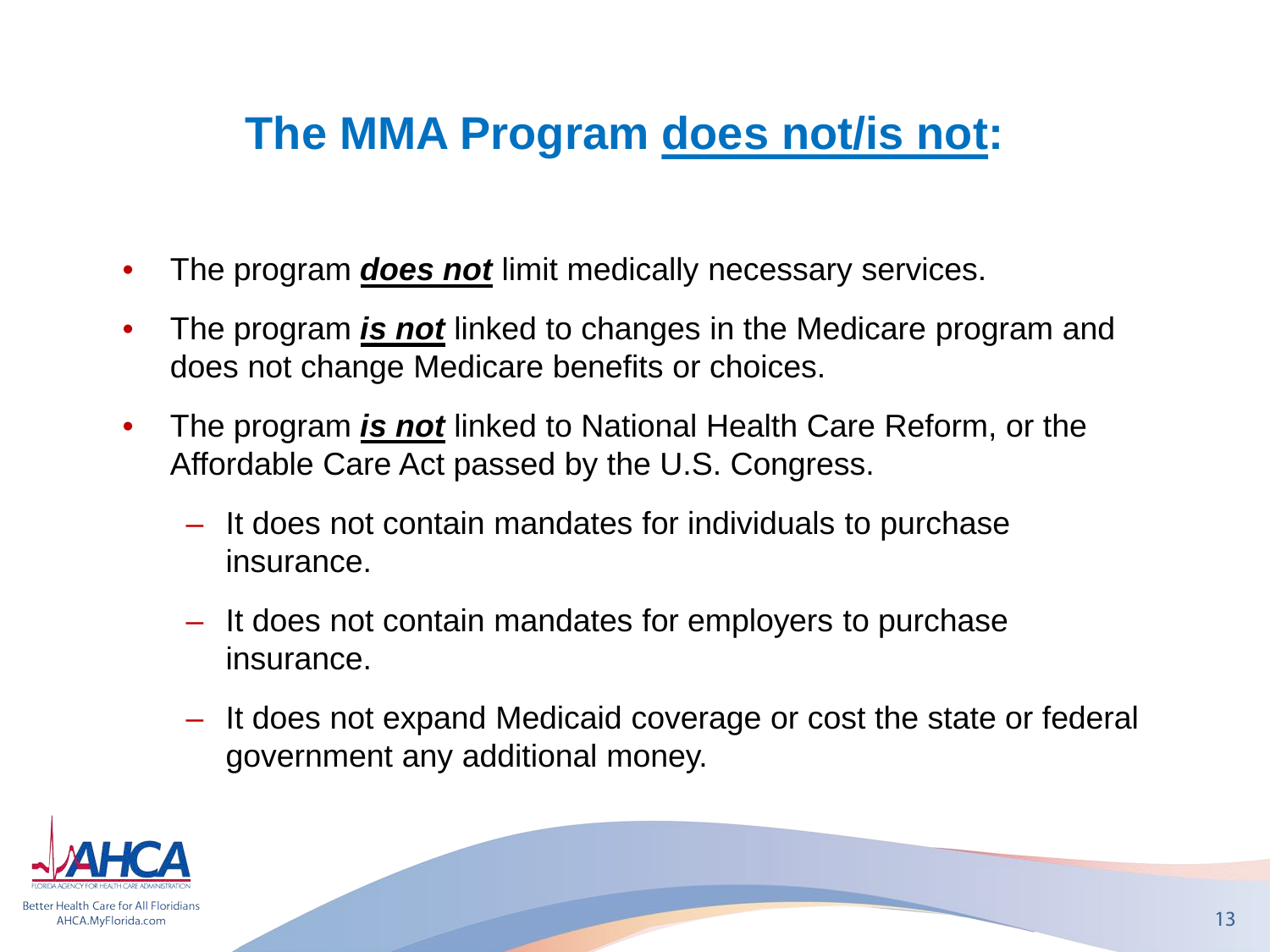#### **MMA Program – Key Elements**

- Risk-Adjusted Premiums is a process which predicts health care expenses from diagnoses, age, gender, and other factors. It allows distribution of payments to health plans based on the health risk of their enrollees resulting in more efficient use of Medicaid dollars by better matching payment to risk.
- Healthy Behaviors the plans will each establish a program to encourage and reward healthy behaviors. Each plan will have, at a minimum, a medically approved smoking cessation program, a medically directed weight loss program and a substance abuse treatment plan.
- Low Income Pool will be maintained by the state to provide direct payment and distributions to safety net providers for the purpose of providing coverage to Medicaid, the uninsured and underinsured populations.

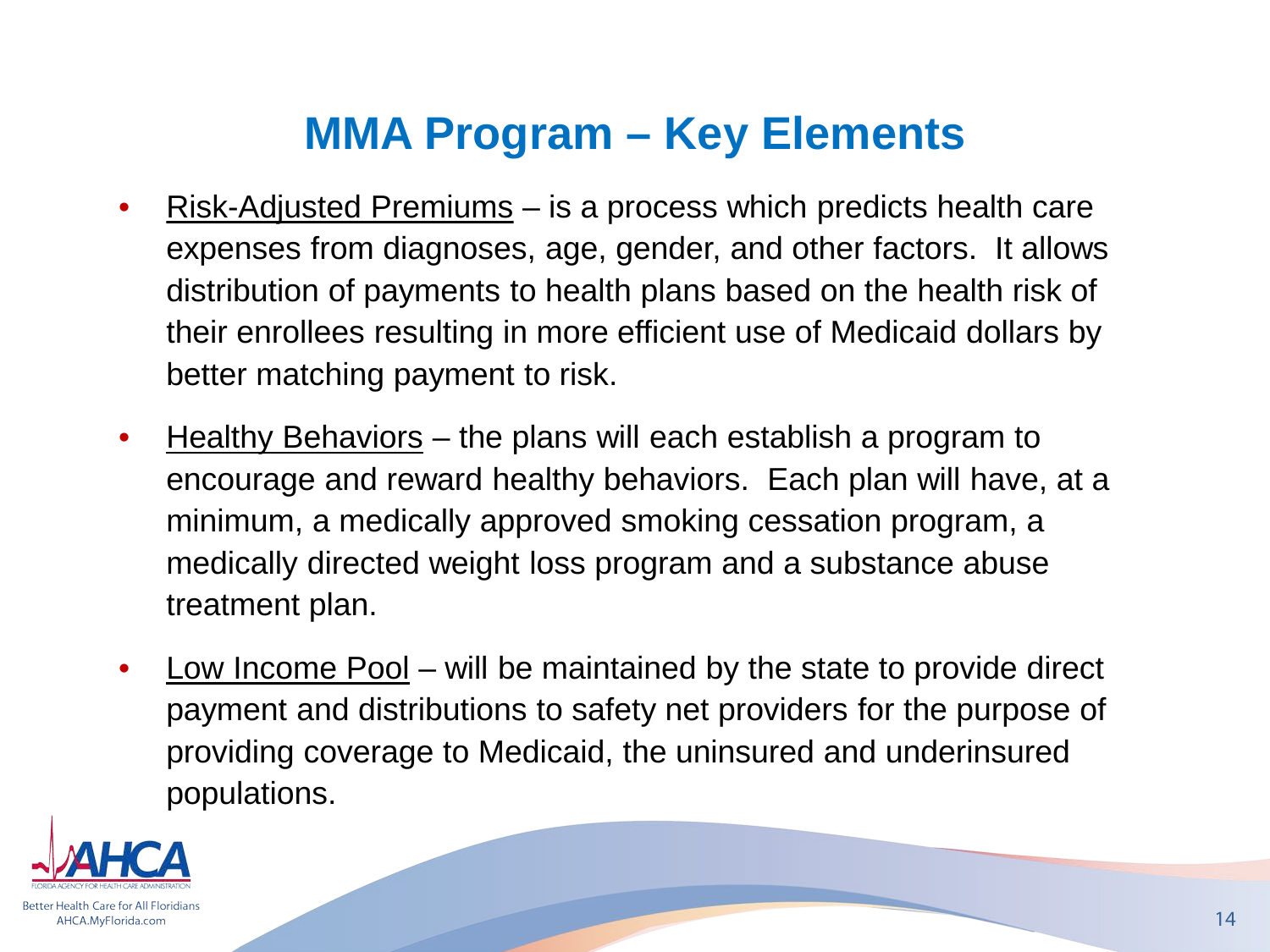#### **Statewide Medicaid Managed Care Regions Map**



AHCA.My

**Better Health**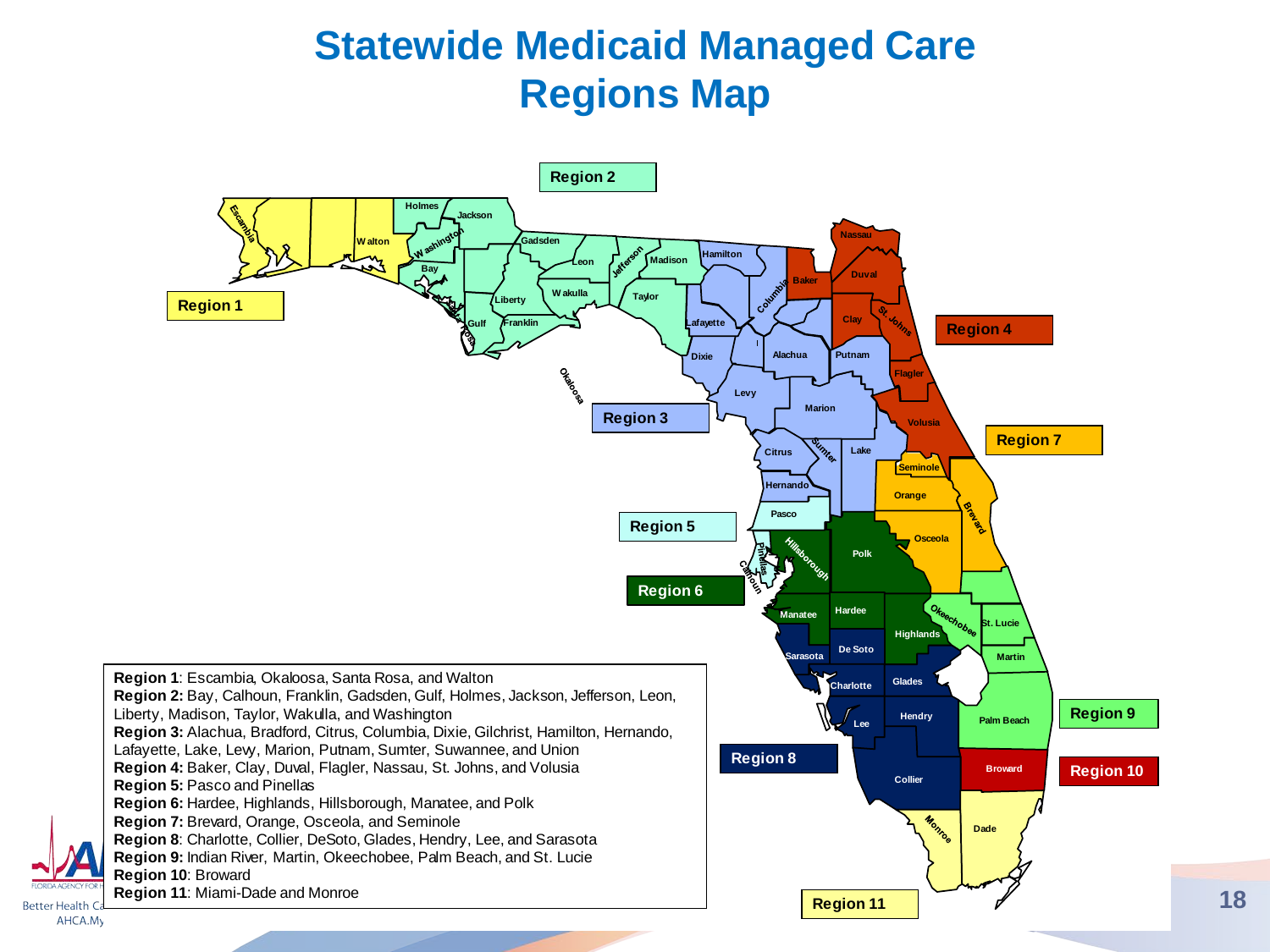### **MMA Program – Competitive Procurement**

The Agency initiated separate but simultaneous procurements in all 11 regions of the state. The law establishes criteria for preference in reviewing Invitation to Negotiate (ITN) respondents, including:

- Accreditation by the National Committee for Quality Assurance, the Joint Commission, or another nationally recognized accrediting body;
- Experience serving similar populations, including achieving specific quality standards with similar populations;
- Availability and accessibility of primary care and specialty physicians in network;
- Establishment of community partnerships;
- Commitment to quality improvement;
- Provision of additional benefits, particularly dental care and disease management and other initiatives that improve health outcomes; and
- Documentation of policies for preventing fraud and abuse.

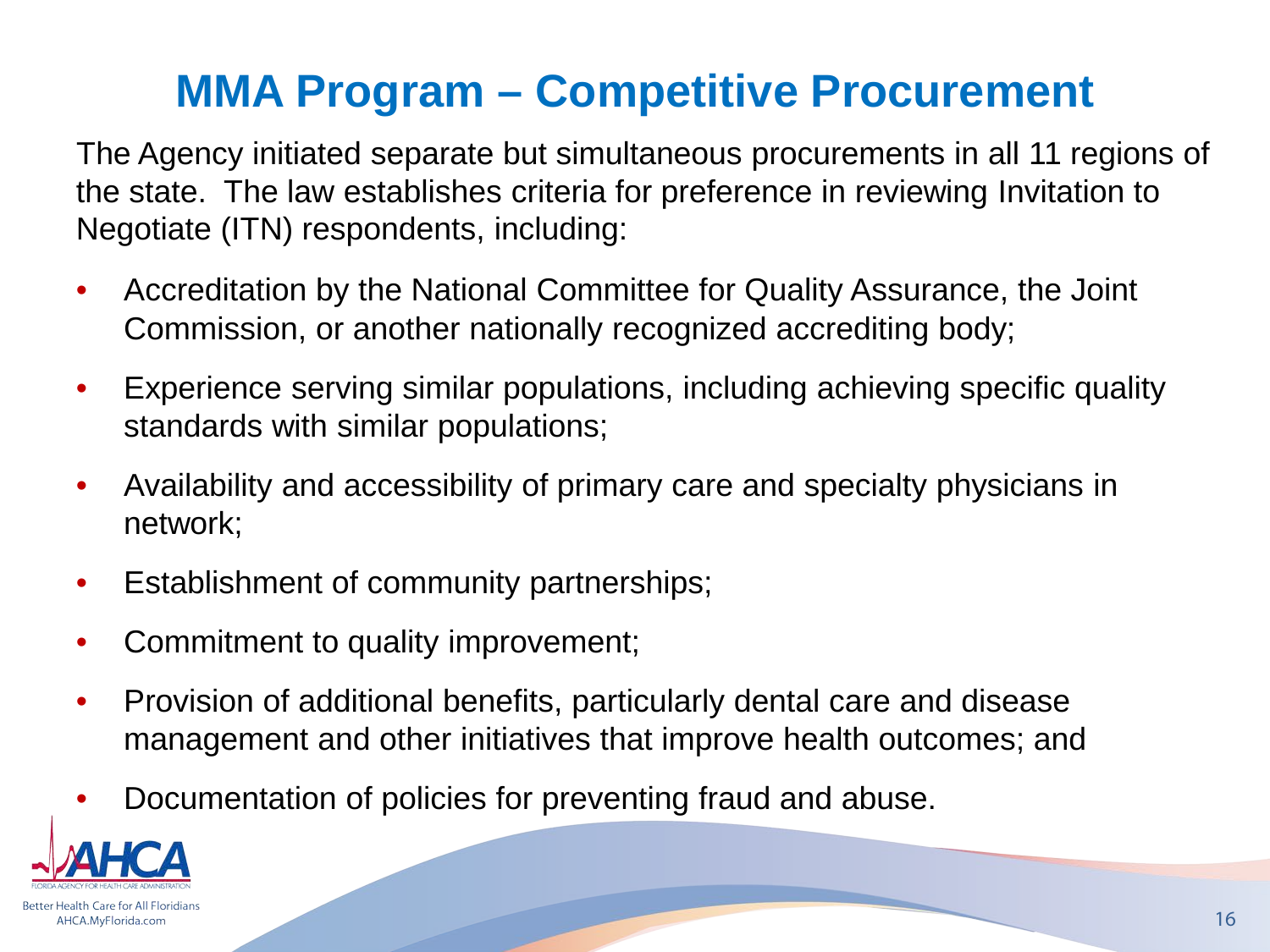#### **MMA Program – Notice of Intent of Award**

- Released ITN on December 28, 2012, with final bids due from potential plans on March 29, 2013.
- Received 182 submissions from 27 health plans responding to the 11 Regional MMA ITNs.
- Posted Notice of Intent to Award on September 23, 2013 contracts with competitively selected managed care plans. To view the selected managed care plans visit the following link:

http://www.myflorida.com/apps/vbs/vbs\_www.search\_r1.matching\_ads\_page

• 12 plans initially filed a Notice of Intent to Protest the intended awards and the Agency is prepared to respond to any formal protests, if filed.

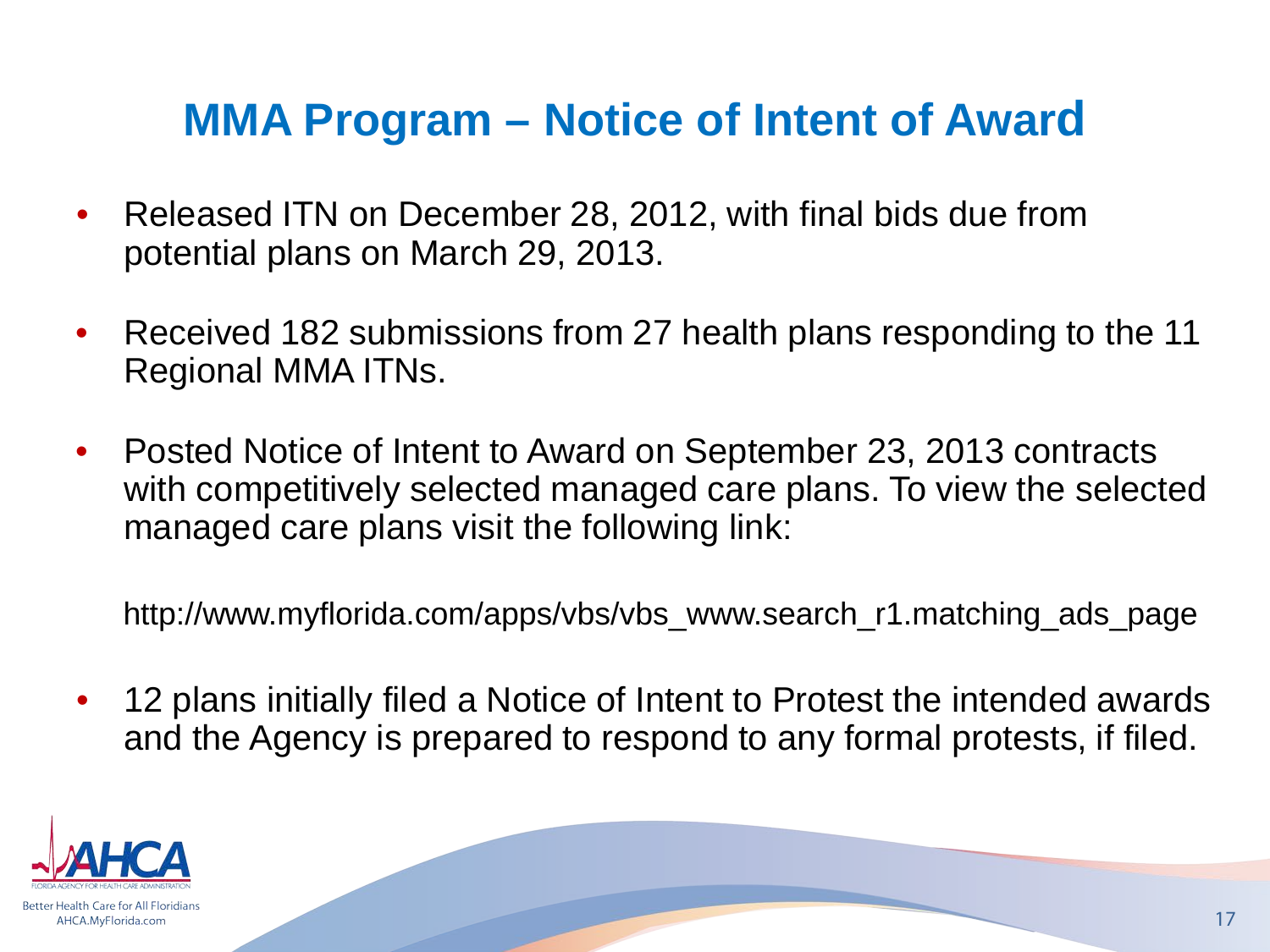### **MMA Program – Eligibility**

Mandatory Participants – All Medicaid recipients will be enrolled in a managed care plan unless specifically exempted.

Voluntary Participants – The following individuals may choose to enroll in program:

- i. Individuals who have other creditable health care coverage, excluding Medicare;
- ii. Individuals age 65 and over residing in a mental health treatment facility meeting the Medicare conditions of participation for a hospital or nursing facility;
- iii. Individuals in an intermediate care facility for individuals with intellectual disabilities (ICF-IID); and
- iv. Individuals with developmental disabilities enrolled in the home and community based waiver pursuant to state law, and Medicaid recipients.

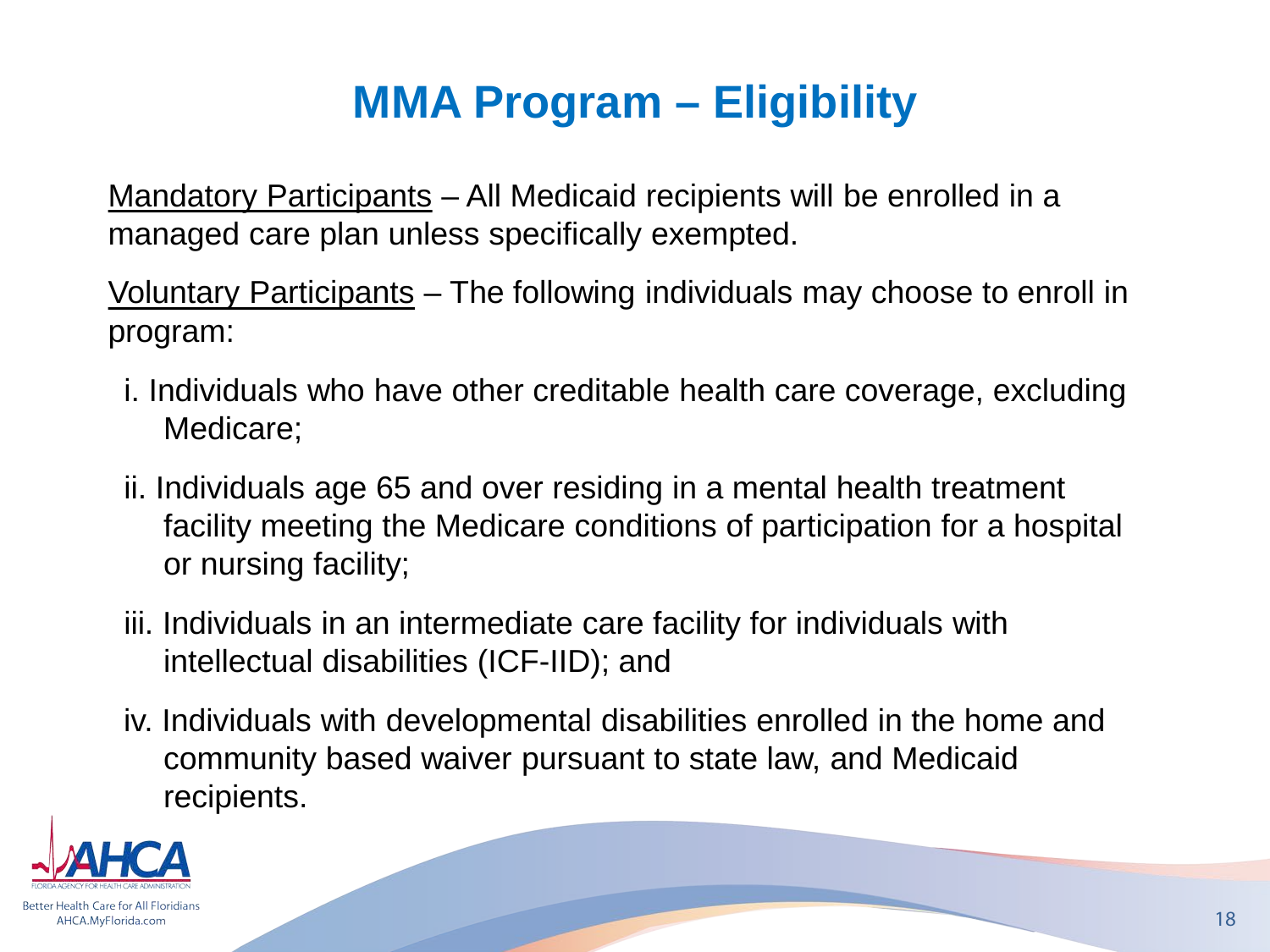### **MMA Program – Eligibility**

Excluded Participation – The following groups are excluded from program enrollment:

- i. Individuals eligible for emergency services only due to immigration status;
- ii. Family planning waiver eligibles;
- iii. Individuals eligible as women with breast or cervical cancer; and
- iv. Children receiving services in a prescribed pediatric extended care facility.

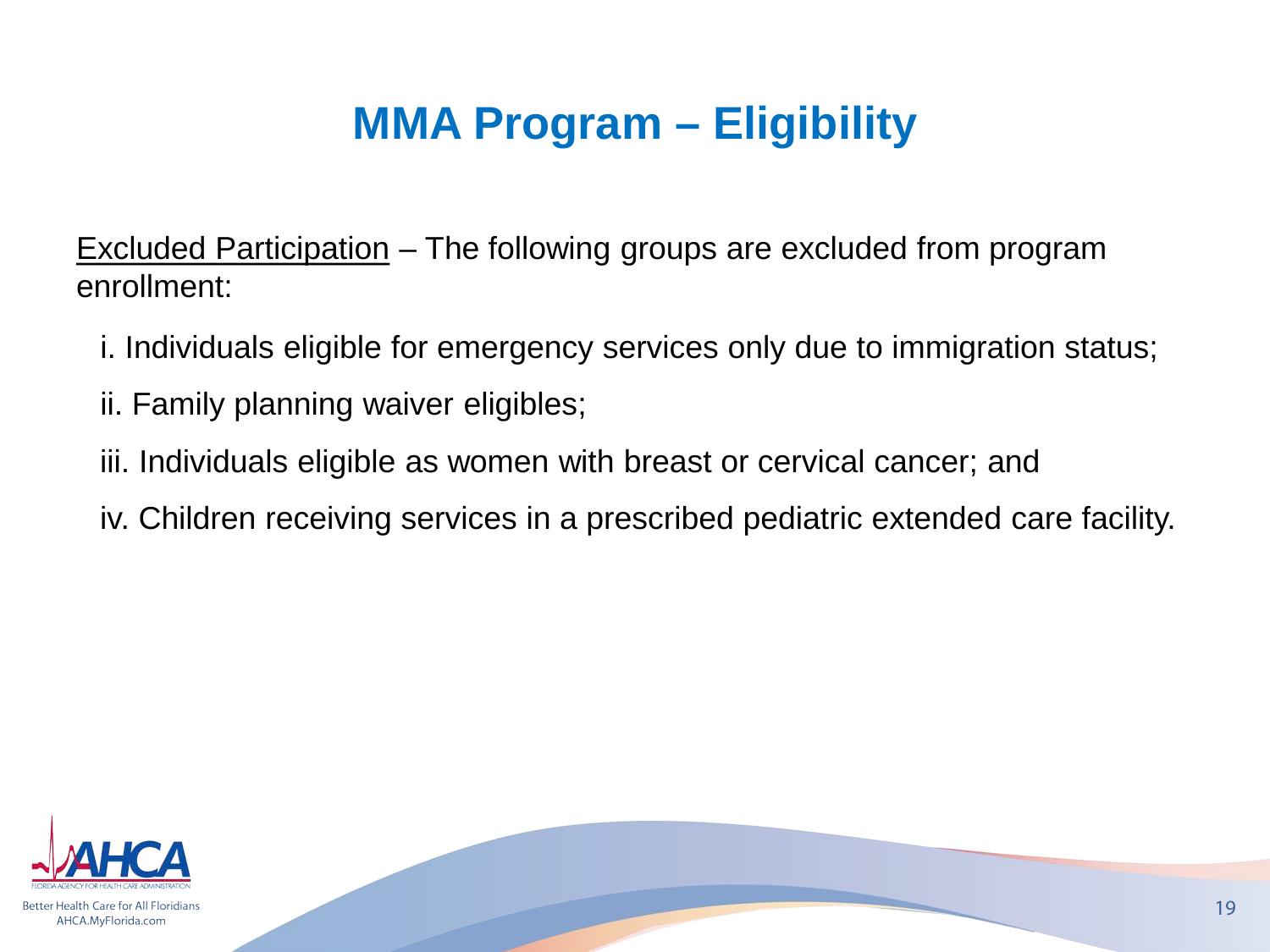### **MMA Program – Covered Services**

#### **Minimum Required Covered Services: Managed Medical Assistance Plans**

| Advanced registered nurse practitioner services.                                         | Medical supply, equipment, prostheses and orthoses         |
|------------------------------------------------------------------------------------------|------------------------------------------------------------|
|                                                                                          |                                                            |
| Ambulatory surgical treatment center services                                            | Mental health services                                     |
| <b>Birthing center services</b>                                                          | Nursing care                                               |
| Chiropractic services                                                                    | Optical services and supplies                              |
| Dental services                                                                          | Optometrist services                                       |
| Early periodic screening diagnosis and treatment services for<br>recipients under age 21 | Physical, occupational, respiratory, and speech therapy    |
| <b>Emergency services</b>                                                                | Physician services, including physician assistant services |
| Family planning services and supplies (some exception)                                   | Podiatric services                                         |
| Healthy Start Services (some exception)                                                  | Prescription drugs                                         |
| <b>Hearing services</b>                                                                  | Renal dialysis services                                    |
| Home health agency services                                                              | Respiratory equipment and supplies                         |
| Hospice services                                                                         | Rural health clinic services                               |
| Hospital inpatient services                                                              | Substance abuse treatment services                         |
| Hospital outpatient services                                                             | Transportation to access covered services                  |
| Laboratory and imaging services                                                          |                                                            |



Better Health Care for All Floridians AHCA.MyFlorida.com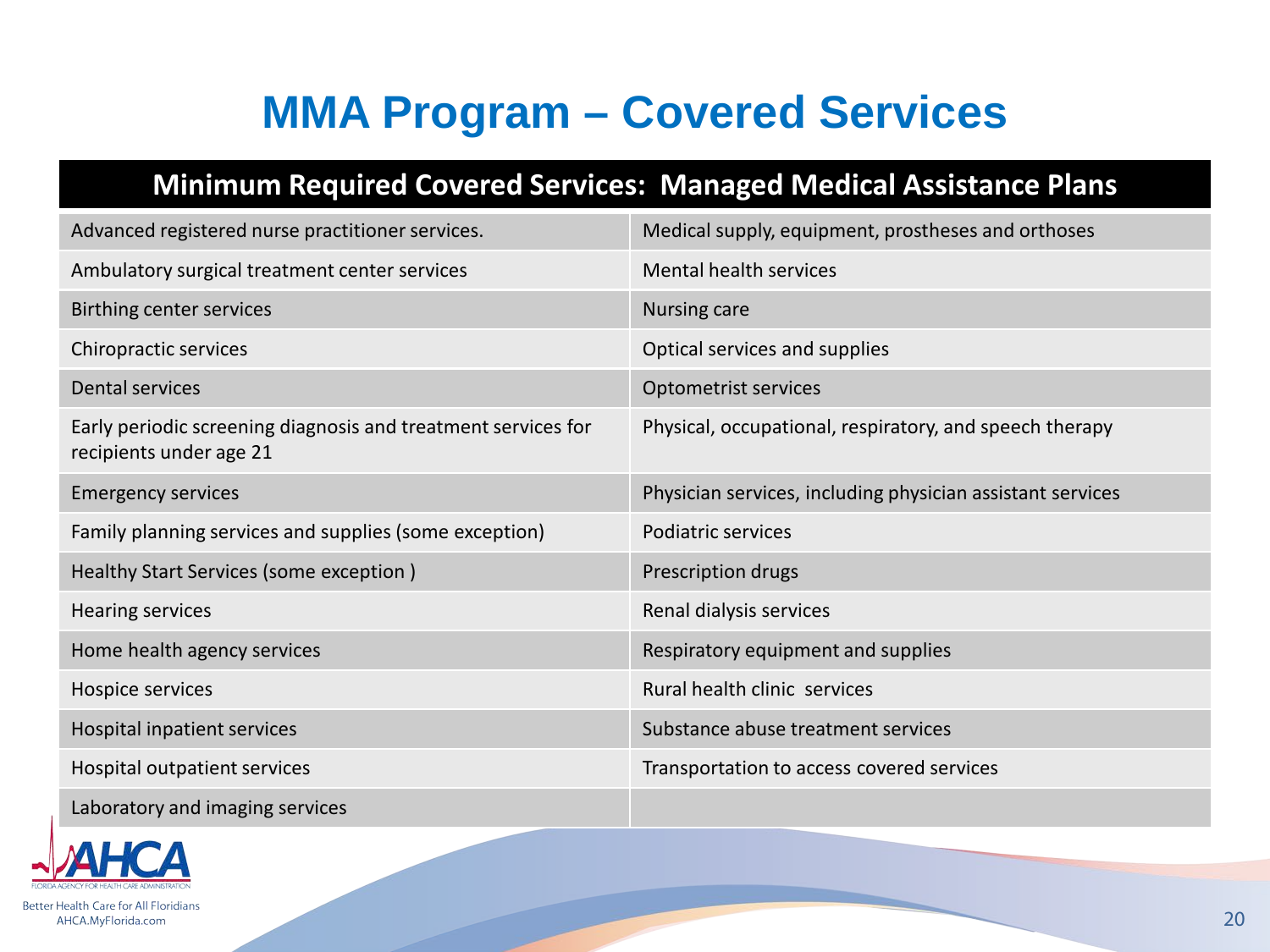#### **MMA Program – Covered Services**

- Plans are authorized to customize their benefits packages to non-pregnant adults, vary cost sharing provisions, and provide coverage for additional services.
	- The Agency is required to evaluate the proposed benefit package to ensure that services are sufficient to meet the needs of the plans' enrollees and to verify actuarial equivalence.
- Certain services are excluded from the plan benefit packages and are "carved out" to remain under the fee-for-service system.
	- Services provided in a prescribed pediatric extended care facility.
	- Provision of anti-hemophilic factor replacement products to recipients diagnosed with hemophilia through the Agency's hemophilia disease management program.

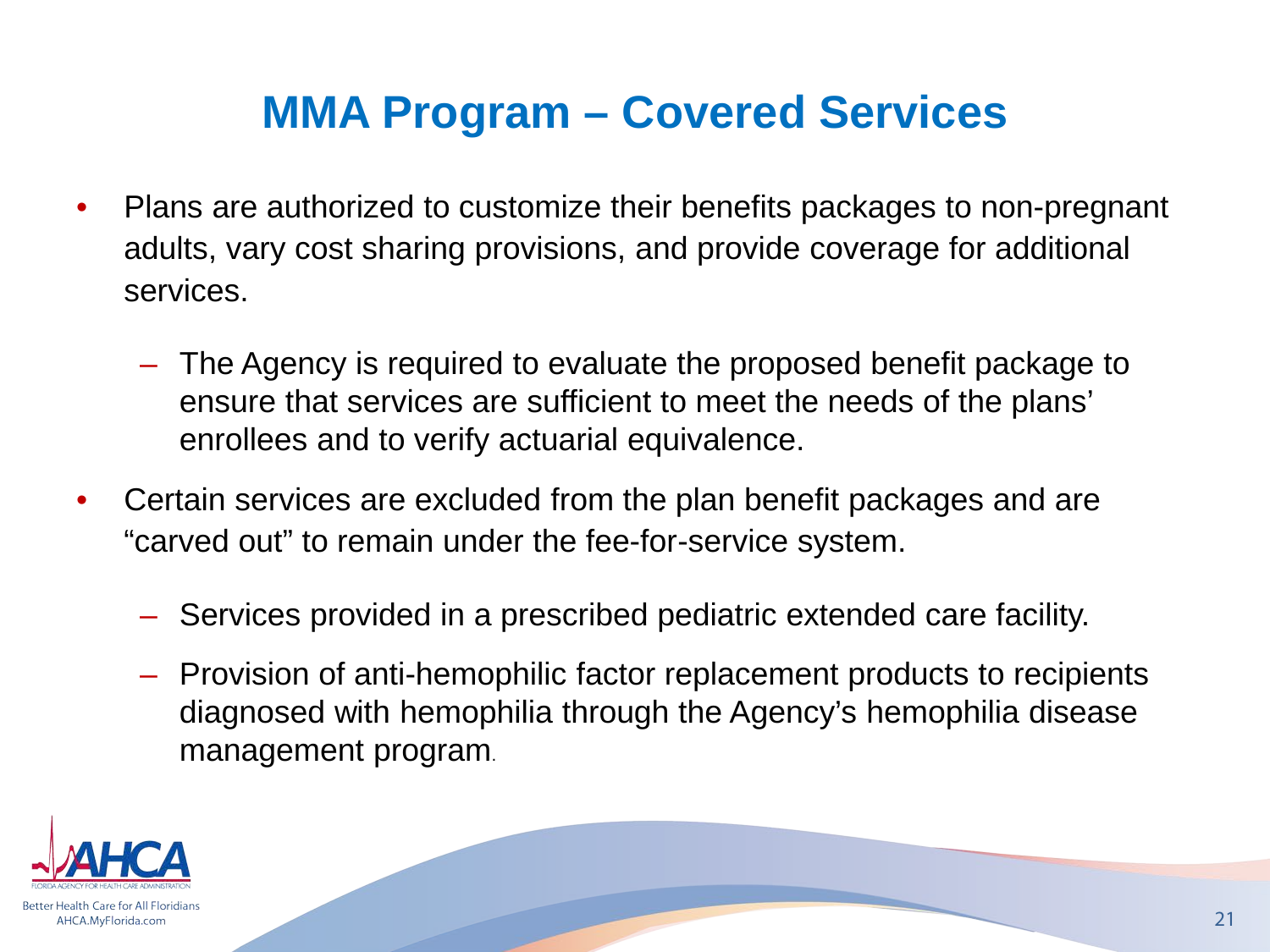#### **Added Value/ Benefits**

- The Agency negotiated added value/benefits with selected managed care plans in the Managed Medical Assistance portion of the Statewide Medicaid Managed Care program.
- Areas where added value/benefits were achieved include:
	- Expanded benefits
	- Enhanced network adequacy standards
	- Establishing minimum thresholds for electronic health records (meaningful use) adoption
	- Enhanced standards related to claims processing, prior authorization, and enrollee/provider help line (call center operations).

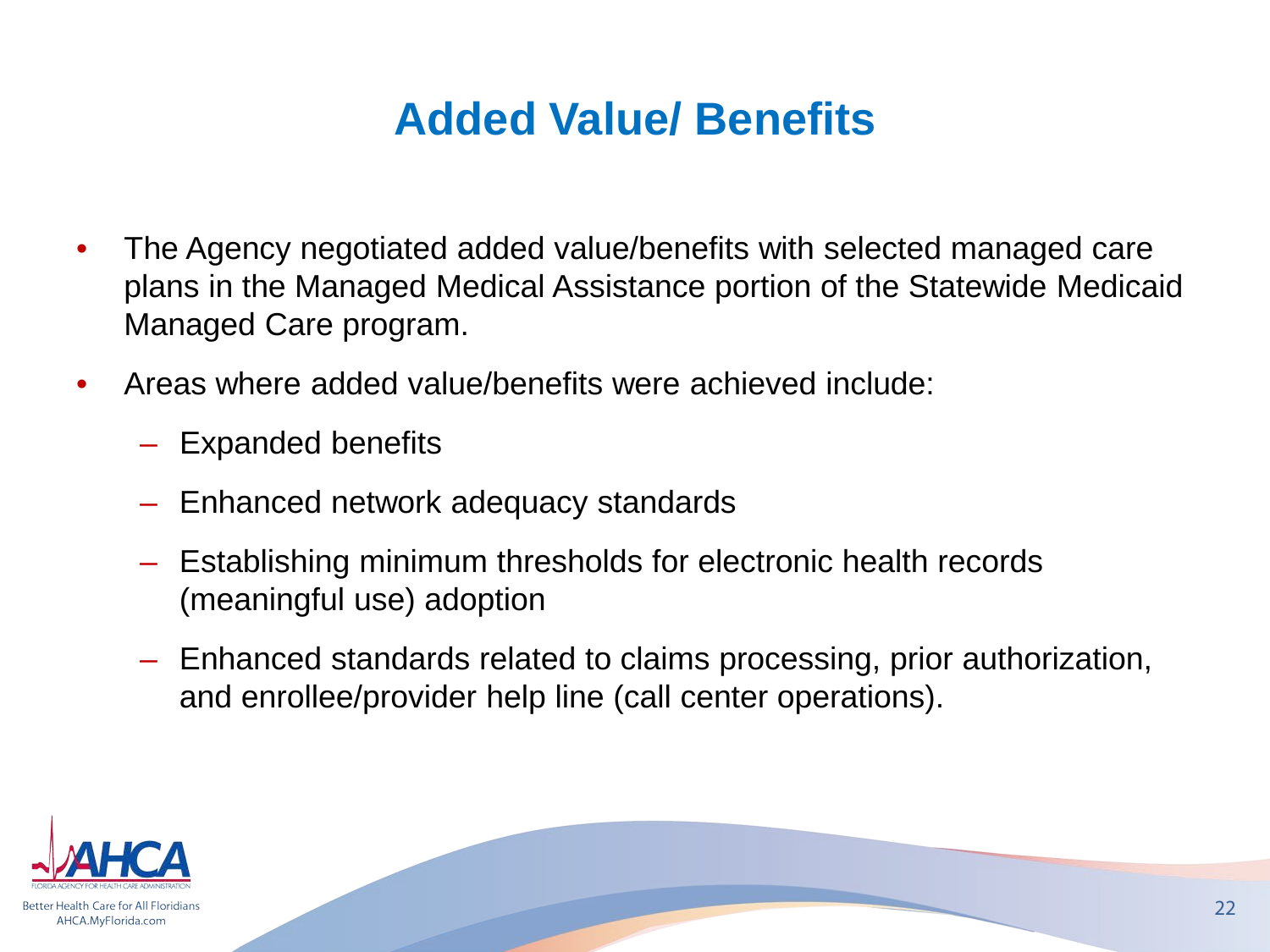#### **Expanded Benefits**

| # of Plans Offering |
|---------------------|
| 9                   |
| 10                  |
| 8                   |
|                     |
| 9                   |
| 8                   |
| 9                   |
| 9                   |
| 10                  |
| 8                   |
| 9                   |
| 9                   |
| 10                  |
| 8                   |
| 8                   |
| 8                   |
| $\overline{2}$      |
| 4                   |
| 1                   |
| 5                   |
|                     |

AHCA.MyFlorida.com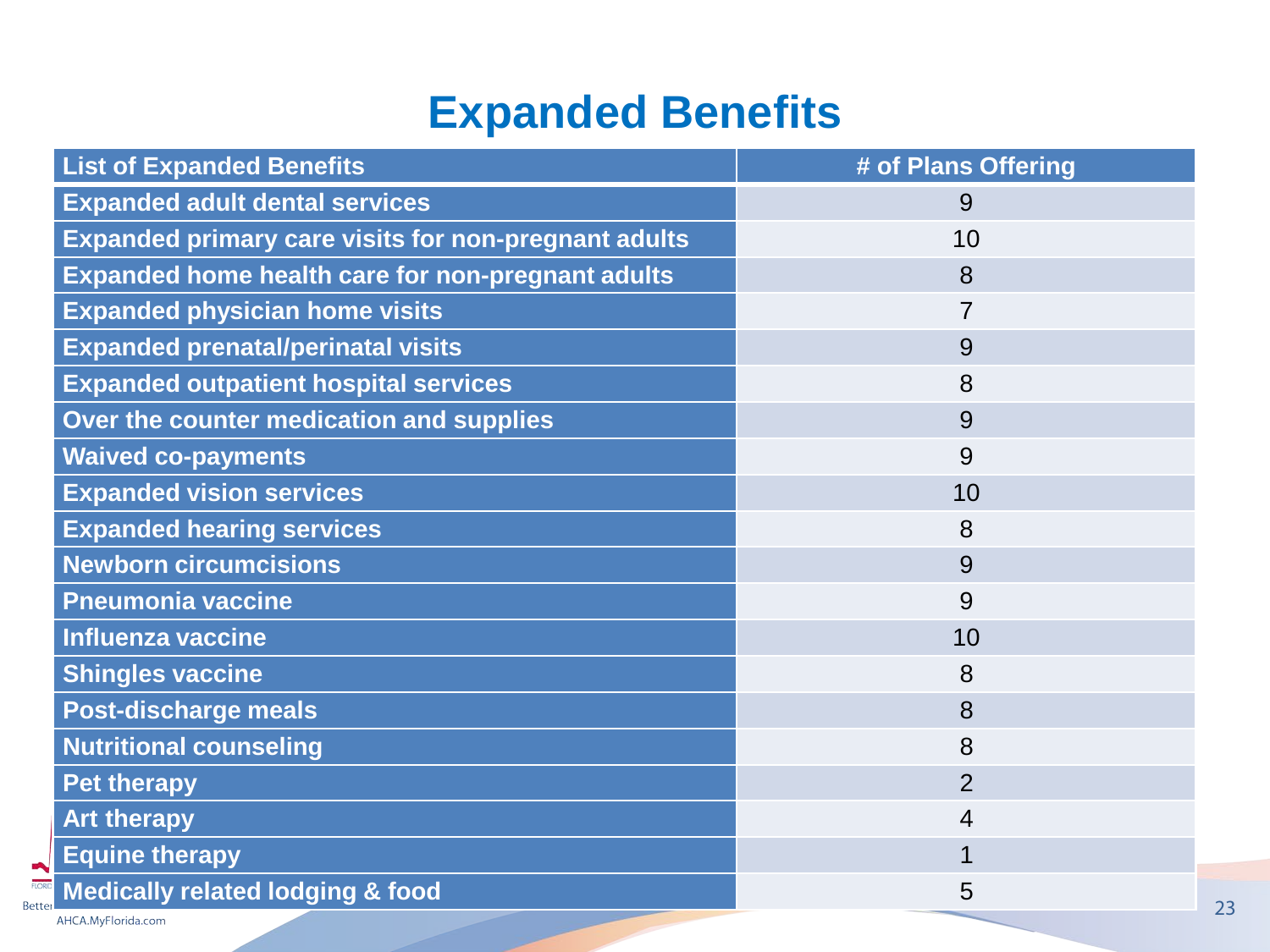#### **Network Adequacy Standards**

- The managed care plans agreed to enhanced network adequacy standards, which include:
	- Increasing the number of primary care and specialist providers in a region that are accepting new Medicaid enrollees;
	- Increasing the number of primary care providers that that offer after hour appointment availability; and
	- Establishing utilization rates for out-of-network specialty care and hospital admissions.

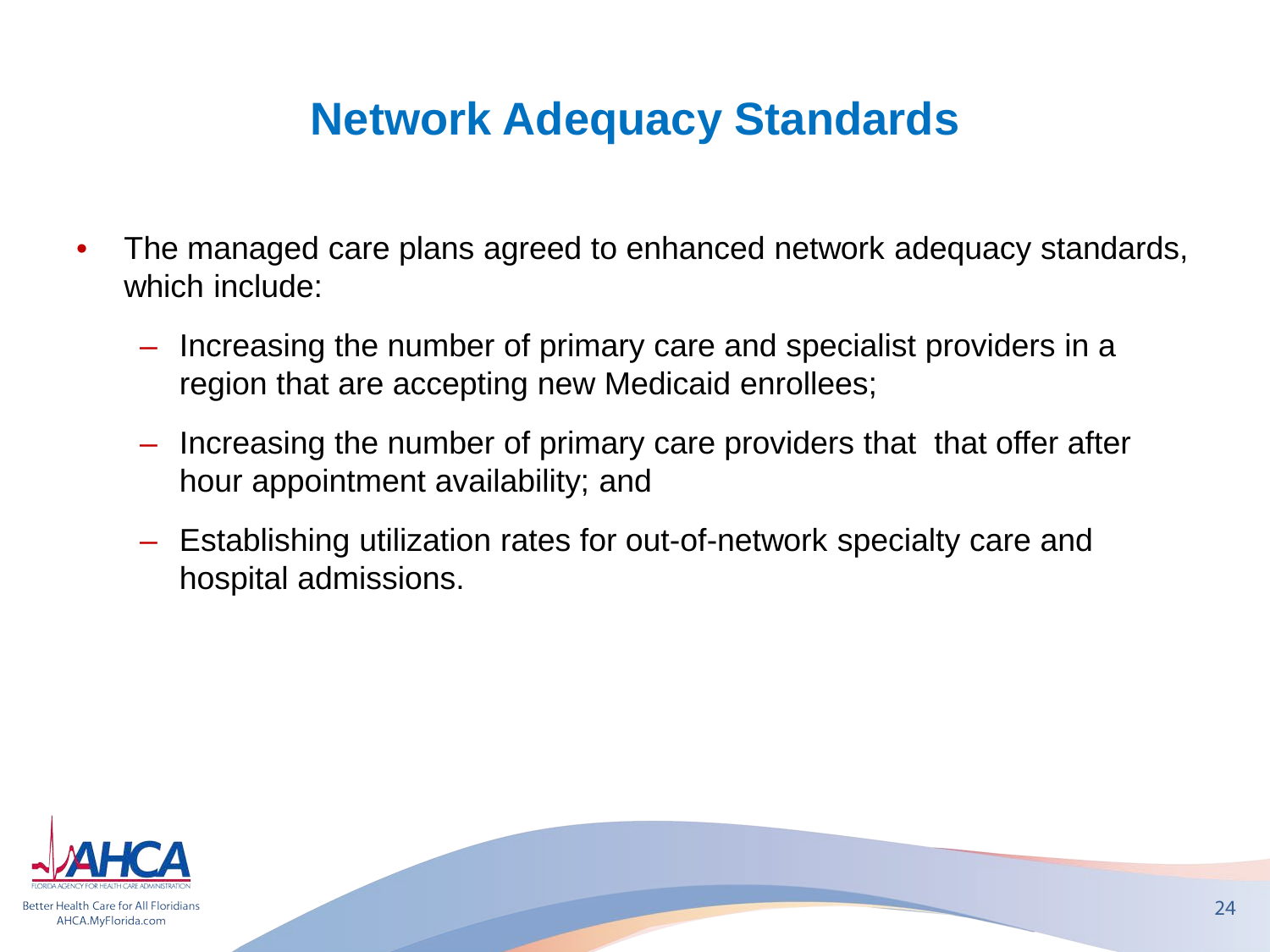#### **Electronic Health Records**

- The Agency selected plans that were committed to assisting the Agency in our efforts to increase electronic health record adoption.
	- Managed Care Plans agreed to establish thresholds for the number of physicians and hospitals that would adopt meaningful use standards by the end of the second contract year.
	- Managed Care Plans agreed to establish thresholds for the number of enrollees who are assigned to primary care providers meeting meaningful use requirements.

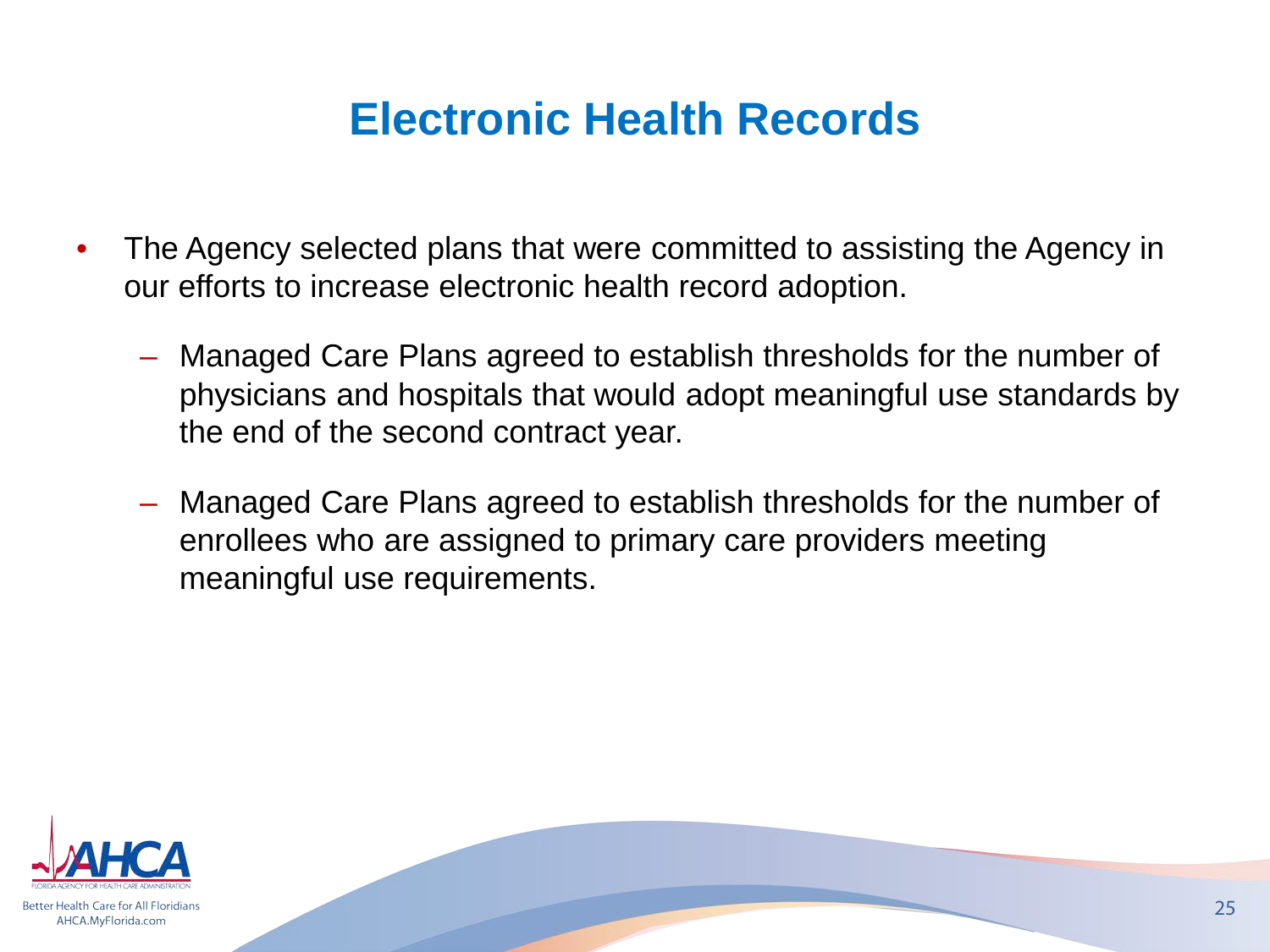#### **Additional Enhanced Standards**

- **Claims processing:** The Agency negotiated more timely claims processing timeframes than are required in state and federal regulations.
	- Examples:
		- Selected managed care plans will pay, deny, or contest electronic claims within 15 calendar days.
		- Selected managed care plans will pay, deny, or contest paper claims within 20 calendar days.
		- Selected managed care plans agree to pay 50% all clean claims within 7 calendar days of receipt.

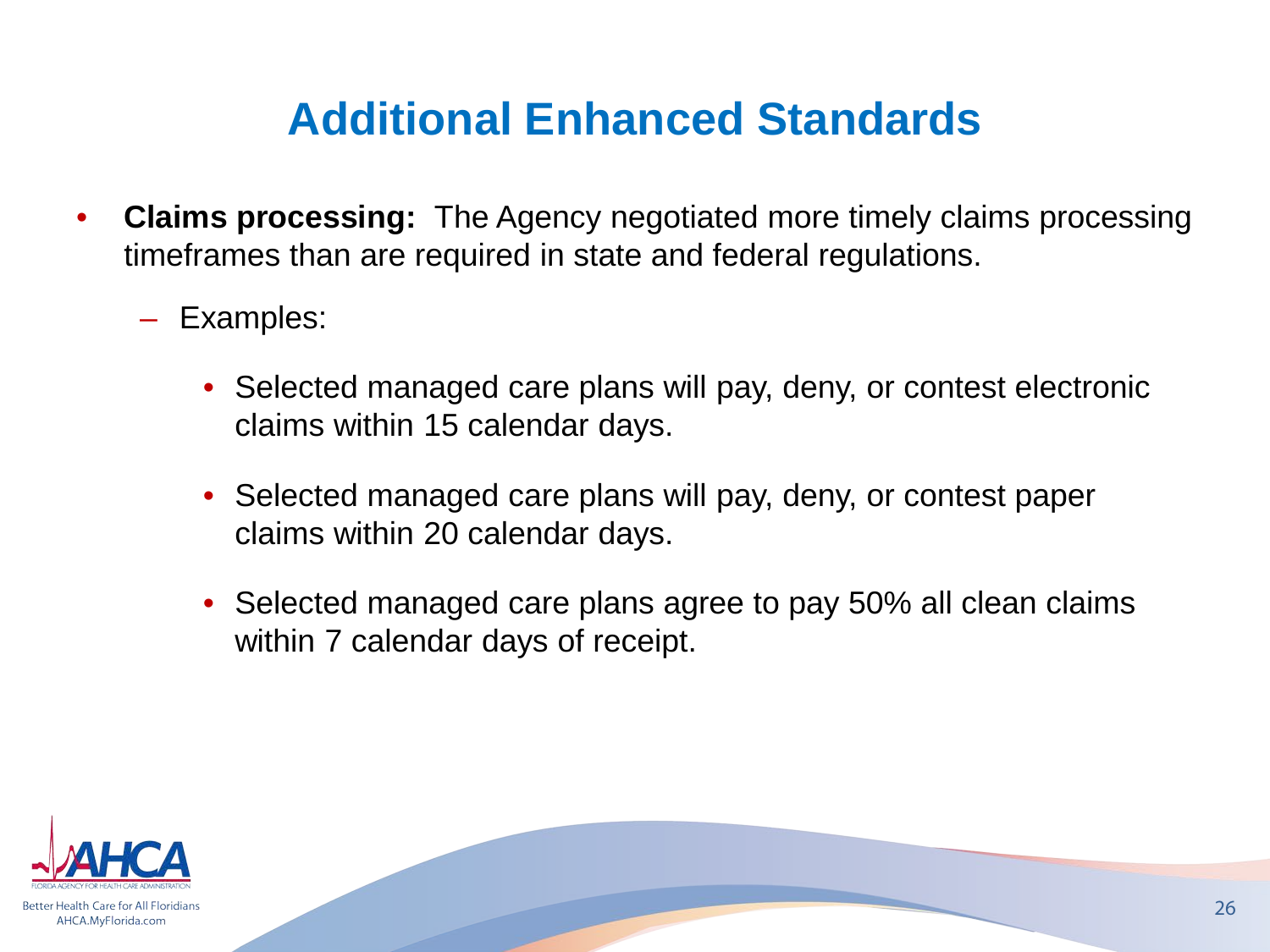#### **Additional Enhanced Standards**

- **Prior Authorization:** Selected managed care plans agreed to process standard and expedited prior authorization requests more timely. For many of the standards, the timeframes for processing the authorization request have been reduced by almost half.
- **Enrollee/Provider Help Line:** Selected managed care plans agreed to adhere to more stringent call center performance standards. Areas where we achieved added value include: reduced time for the average speed to answer, reduced call blockage rates, reduced call abandonment rates, and reduced wait times for calls placed in the queue.



Better Health Care for All Floridians AHCA.MyFlorida.com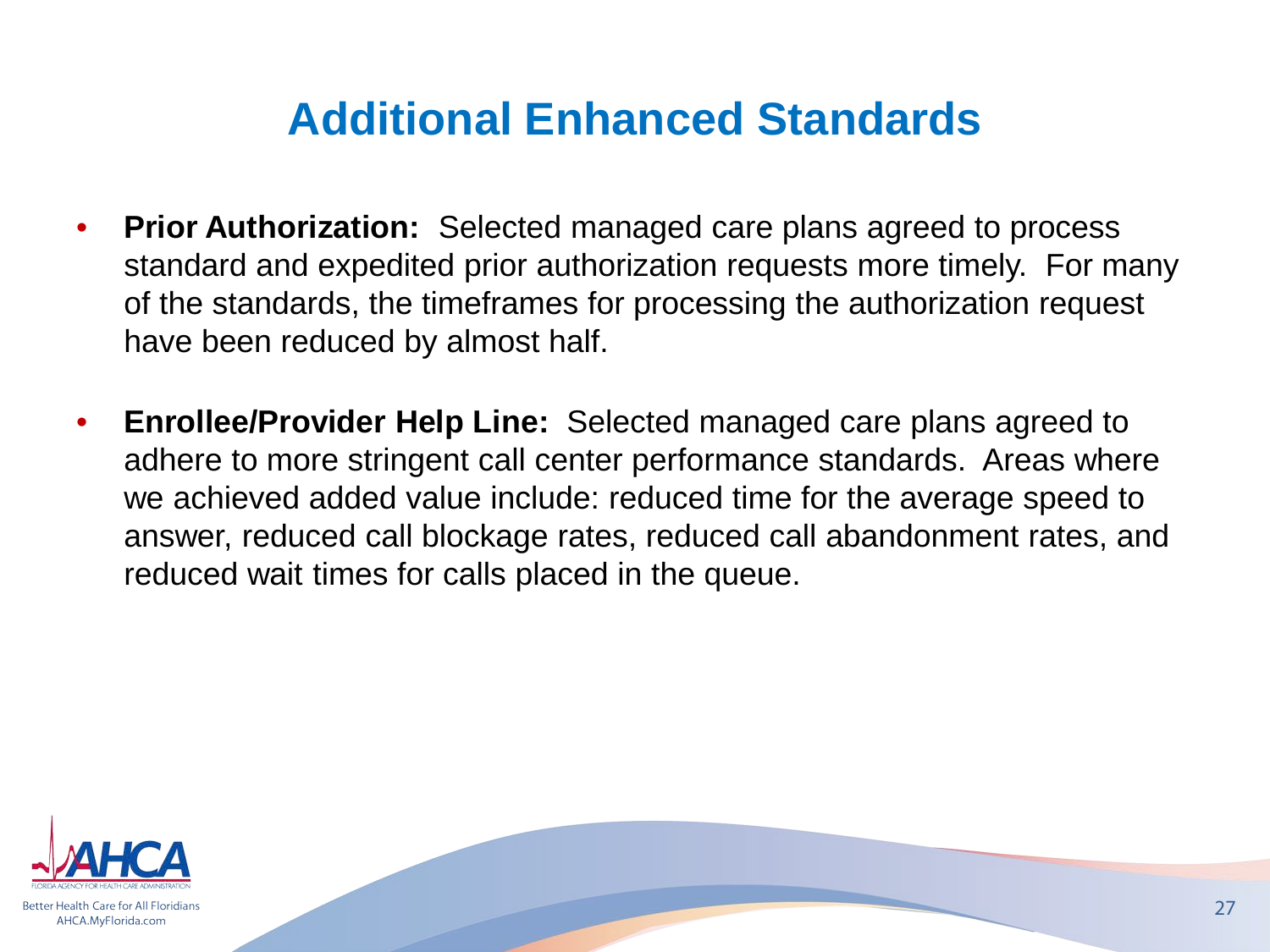#### **New Contracting Requirement**

- Managed care plans are expected to coordinate care, manage chronic disease, and prevent the need for more costly services. Plans achieve this performance standard when physician payment rates equal or exceed Medicare rates for similar services. (Section 409.967 (2)(a), F.S.)
	- The Agency may impose fines or other sanctions including liquidated damages on a plan that fails to meet this performance standard after 2 years of continuous operation.

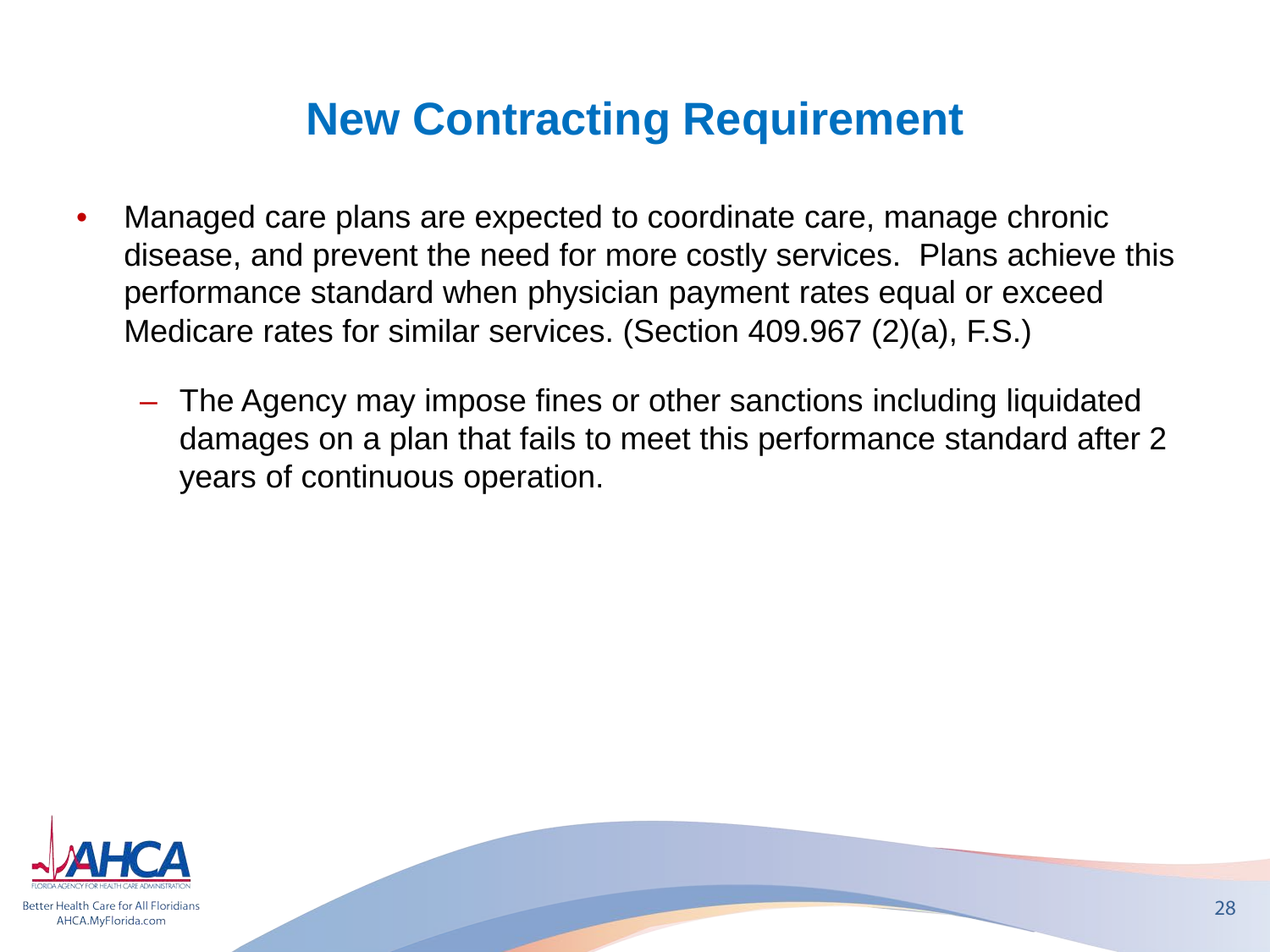#### **Timeline of Recipient Plan Choice**

- The outreach schedule is being developed and the Agency will inform individuals about their choices.
- Recipients will have 30 days to select a plan.
	- If no plan is selected, the Agency will assign the recipient to a plan.
- Recipients will have 90 days after plan enrollment to disenroll without cause and select another plan.
- Recipients can change plans at other times if good cause (as defined in state law and the waiver) exists.

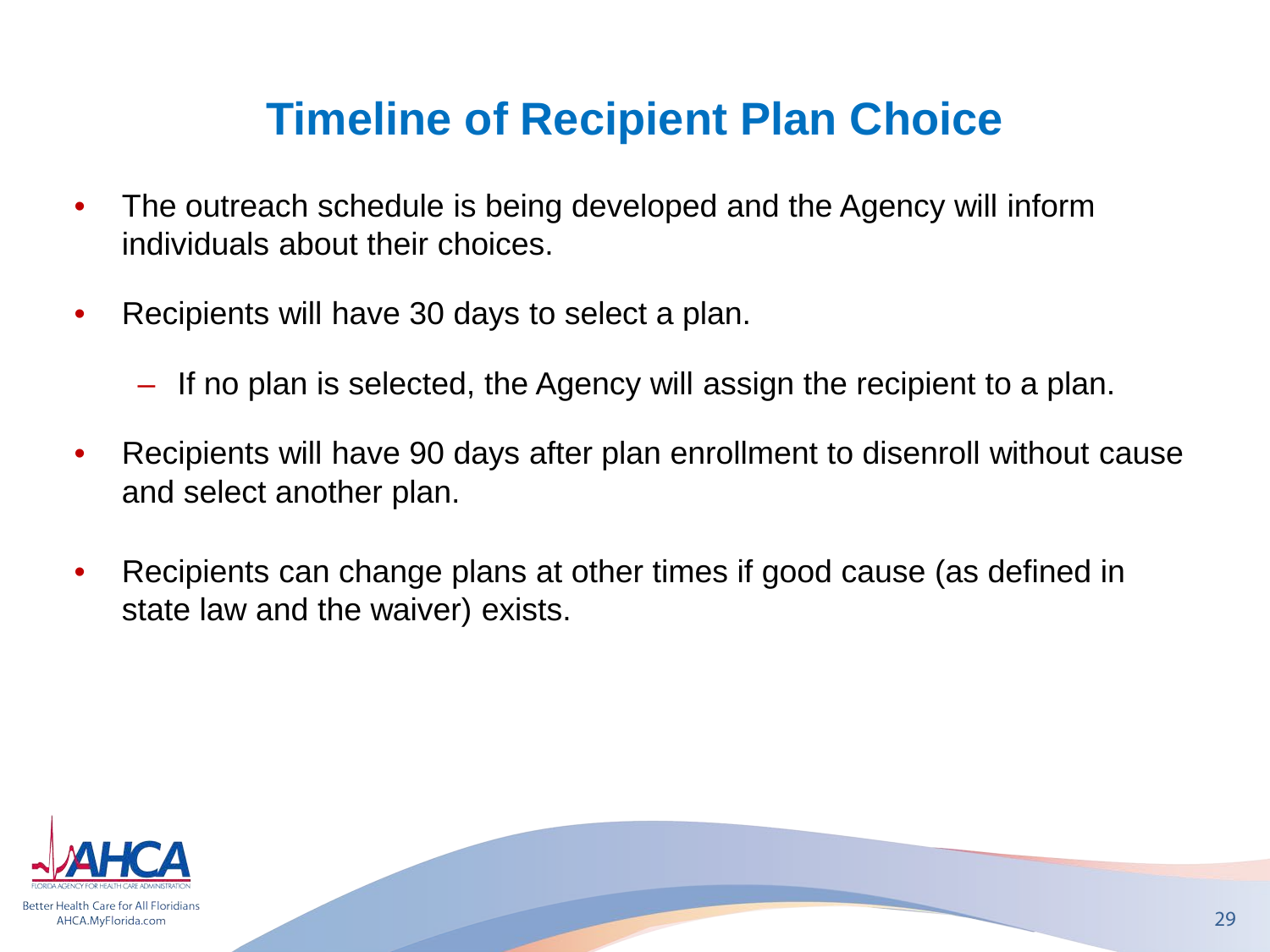#### **MMA Program – Choice Counseling**

- Access to make enrollments and plan changes will be available 24 hours per day, year round using the internet and Automated Voice Response System (AVRS).
- The Agency and our contracted enrollment broker, Automated Health Systems, will provide focused face-to-face choice counseling to special needs and high-risk recipients.
- The recipient enrollment portal will be enhanced to allow recipients to view copies of their communications via the internet as well has their eligibility and enrollment information.



Better Health Care for All Floridians AHCA.MyFlorida.com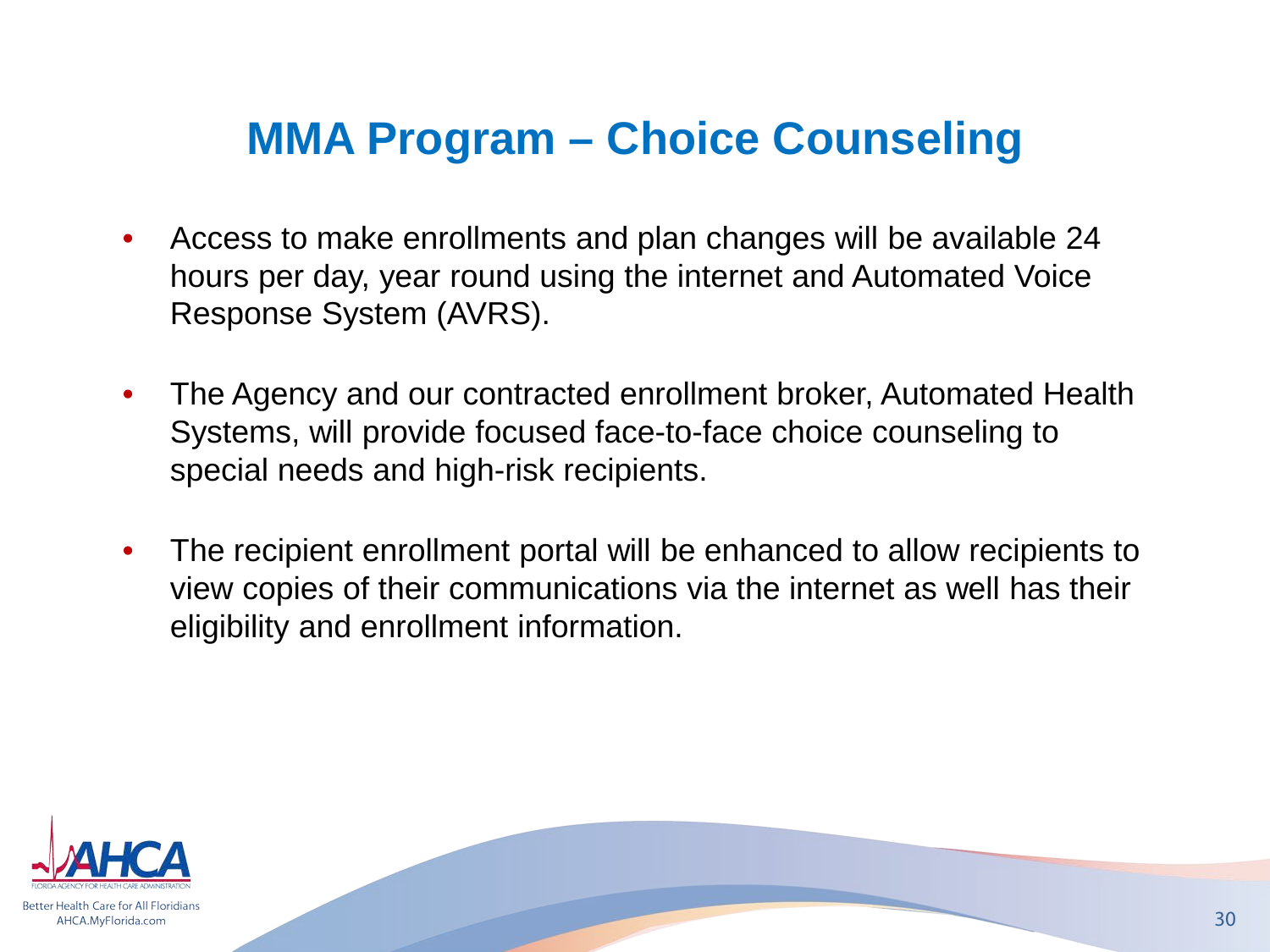#### **MMA Program – Quality Initiatives**

- MMA plans will be required to conduct performance improvement projects related to prenatal and postpartum care as well as well-child visits and pediatric dental care.
- Consumer report cards will be developed to provide information on plan performance to enrollees and other stakeholders on access to, quality, and timeliness of care.
- Plans that perform well on performance measures may receive an incentive tied to the achieved savings rebate.
- Plans performing below standards on performance measures may be subject to liquidated damages and/or sanctions.



AHCA.MyFlorida.com

31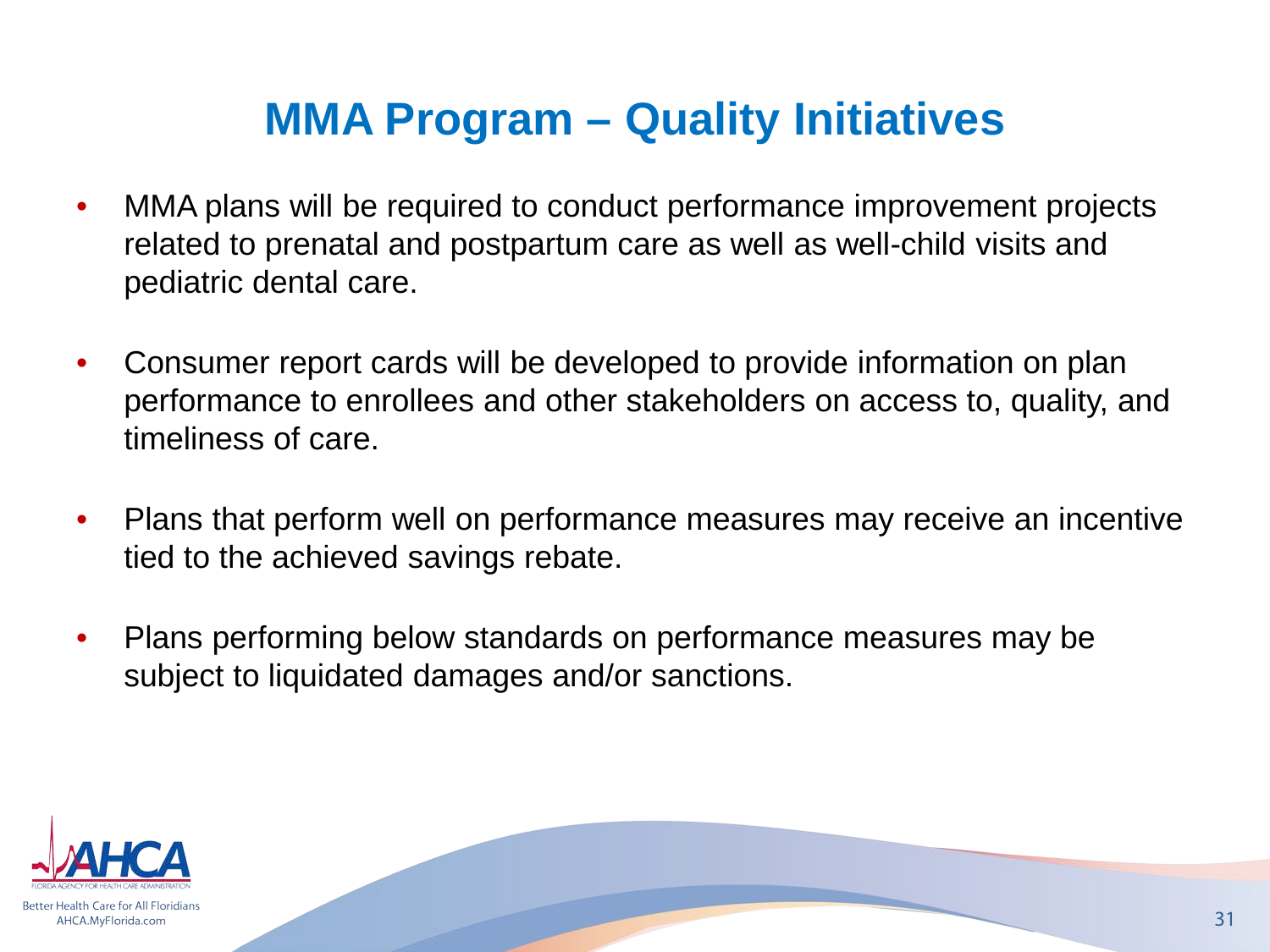#### **Comprehensive Quality Strategy**

Federal law requires all states to create and update a quality assessment and improvement strategy for their Medicaid managed care programs. With the approval of the MMA amendment, Florida is updating its strategy to a Comprehensive Quality Strategy (CQS). The CQS:

- Describes Florida Medicaid's strategy for measuring and improving quality
- Includes quality improvement initiatives for managed care and nonmanaged care.

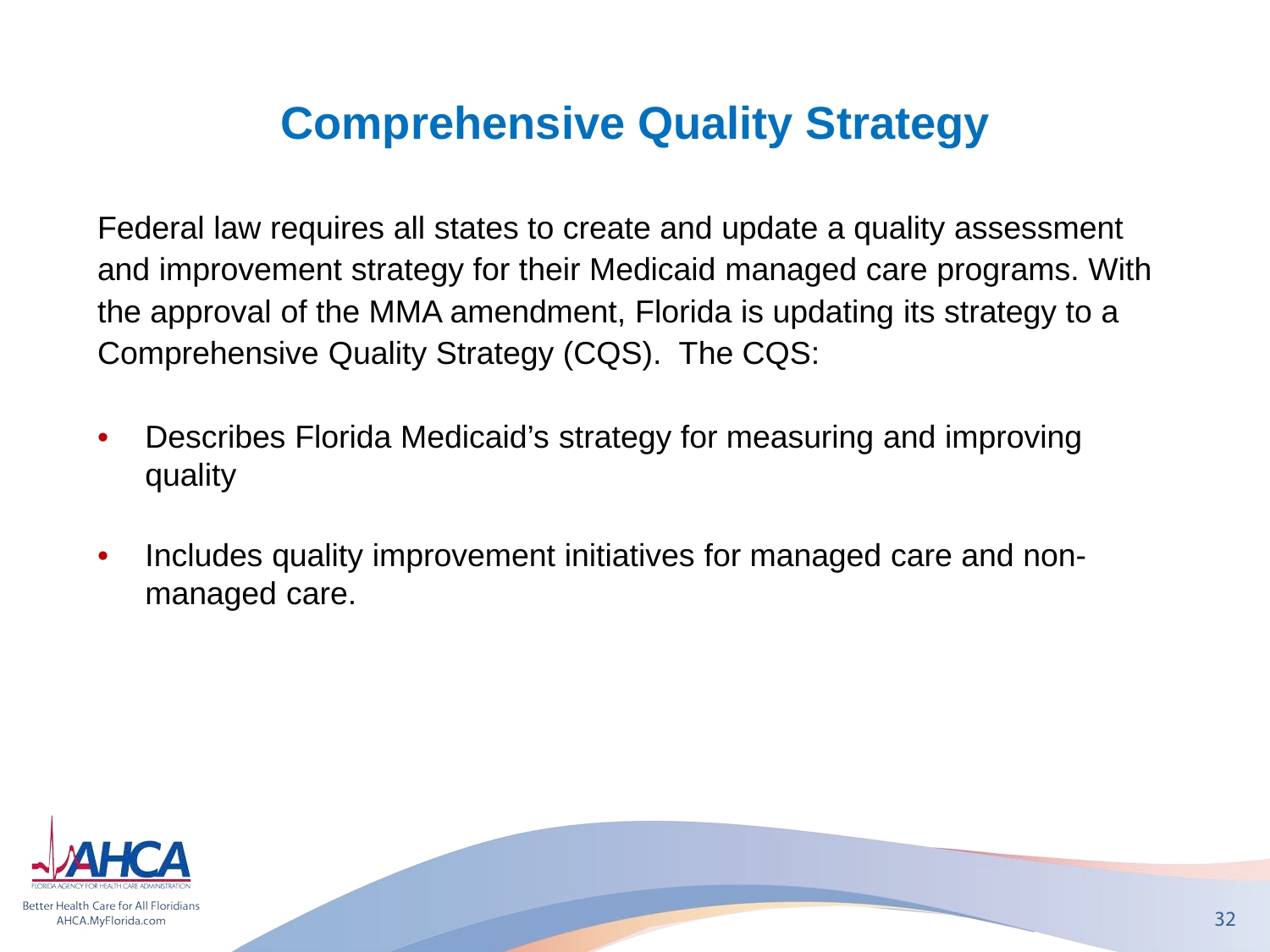#### **Comprehensive Quality Strategy**

- Describes steps being taken to improve quality of care under MMA, including enhanced accountability through:
	- Additional performance standards,
	- Provider network requirements,
	- Selective contracting with quality plans,
	- Implementation of an achieved savings rebate,
	- Consumer report cards for recipients on FloridaHealthFinder.gov, and
	- Greater emphasis on comprehensive, coordinated care for all recipients.
- Will be reviewed and updated annually, reflecting input received from the Medical Care Advisory Committee and other stakeholders.

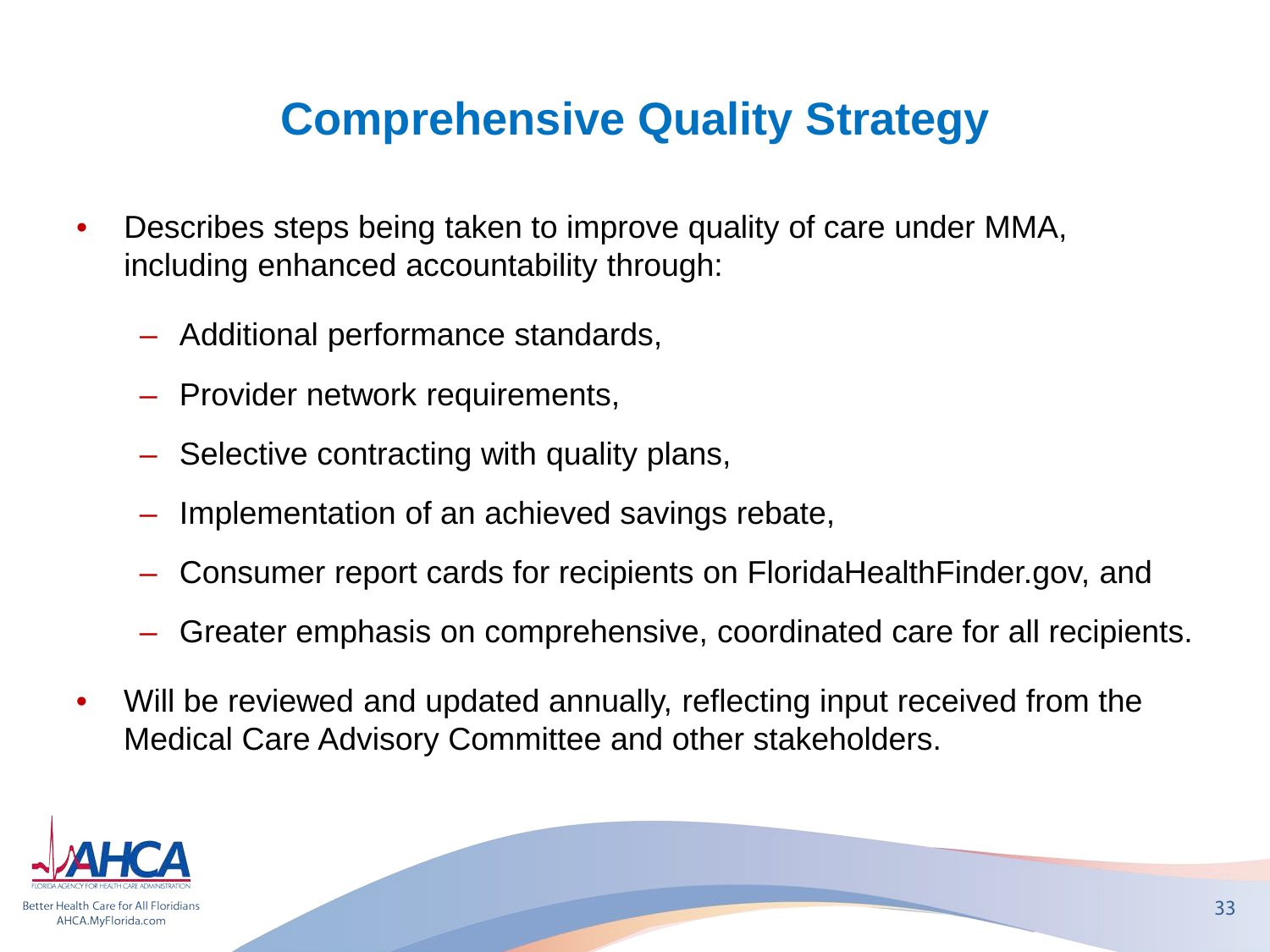#### **MMA Program – Encounter Data**

- Encounter data, an alternative claims data source, is required from all plans under the MMA program.
- Accurate and complete encounter data are critical to the success.
- Quality encounter data is used to set capitation rates, establish performance metrics, and generate accurate and reliable reports on utilization and cost information.
- Health plans are required:
	- To have data systems capable of submitting encounter data in accordance with industry standards;
	- To review and attest to the validity of encounter data prior to submission; and
	- To provide encounter data to the Agency no later than 7 calendar days following the plans' adjudication date.

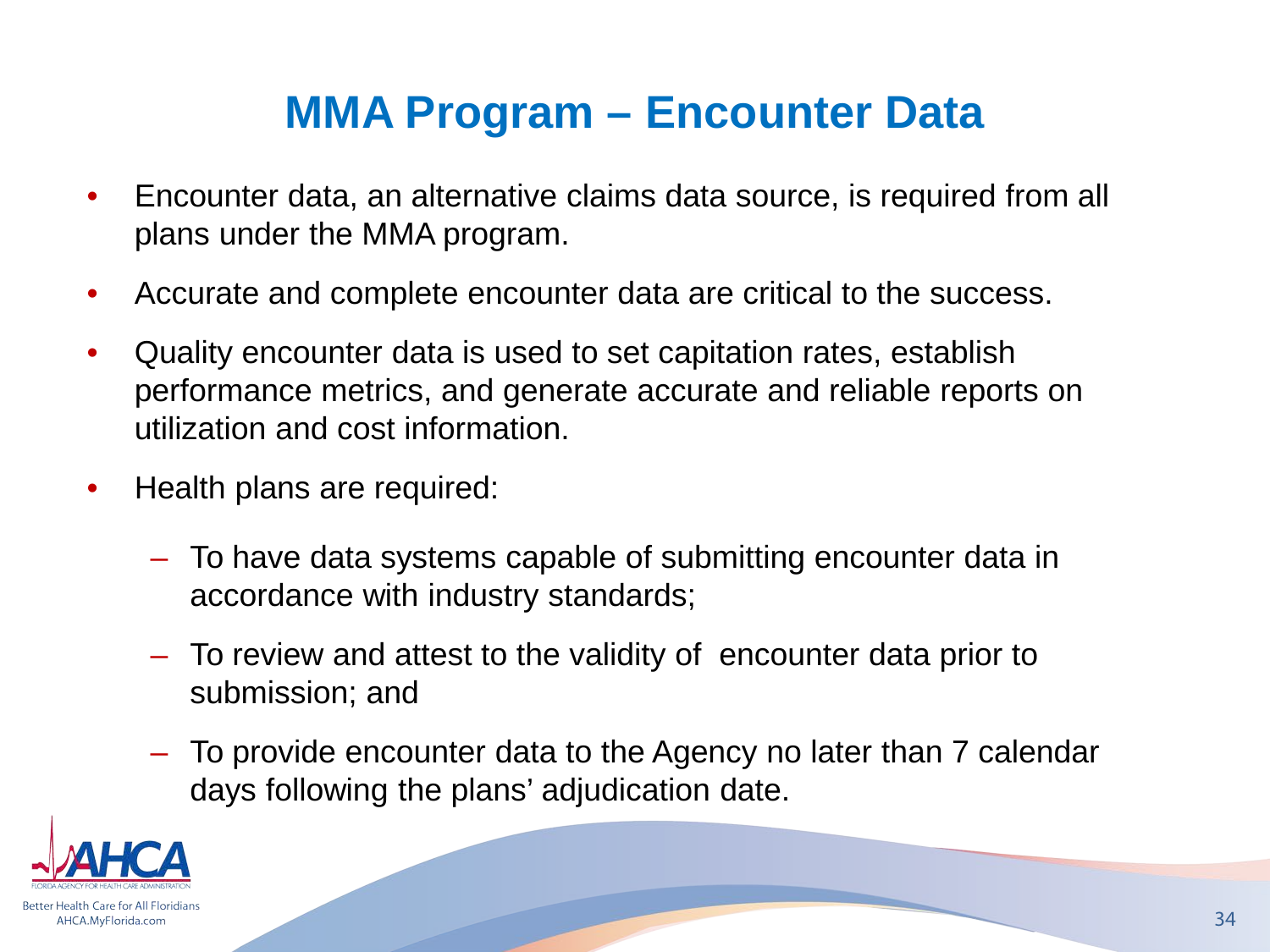#### **MMA Program – Plan Accountability**

#### • **Penalties for plan withdrawal**:

- Managed care plans that reduce enrollment levels or leave a region before the end of the contract term must reimburse the Agency for the cost of enrollment changes and other transition activities.
	- o If a plan leaves a region before the end of the contract term, the Agency will terminate all contracts with that plan in other regions.



Better Health Care for All Floridians AHCA.MyFlorida.com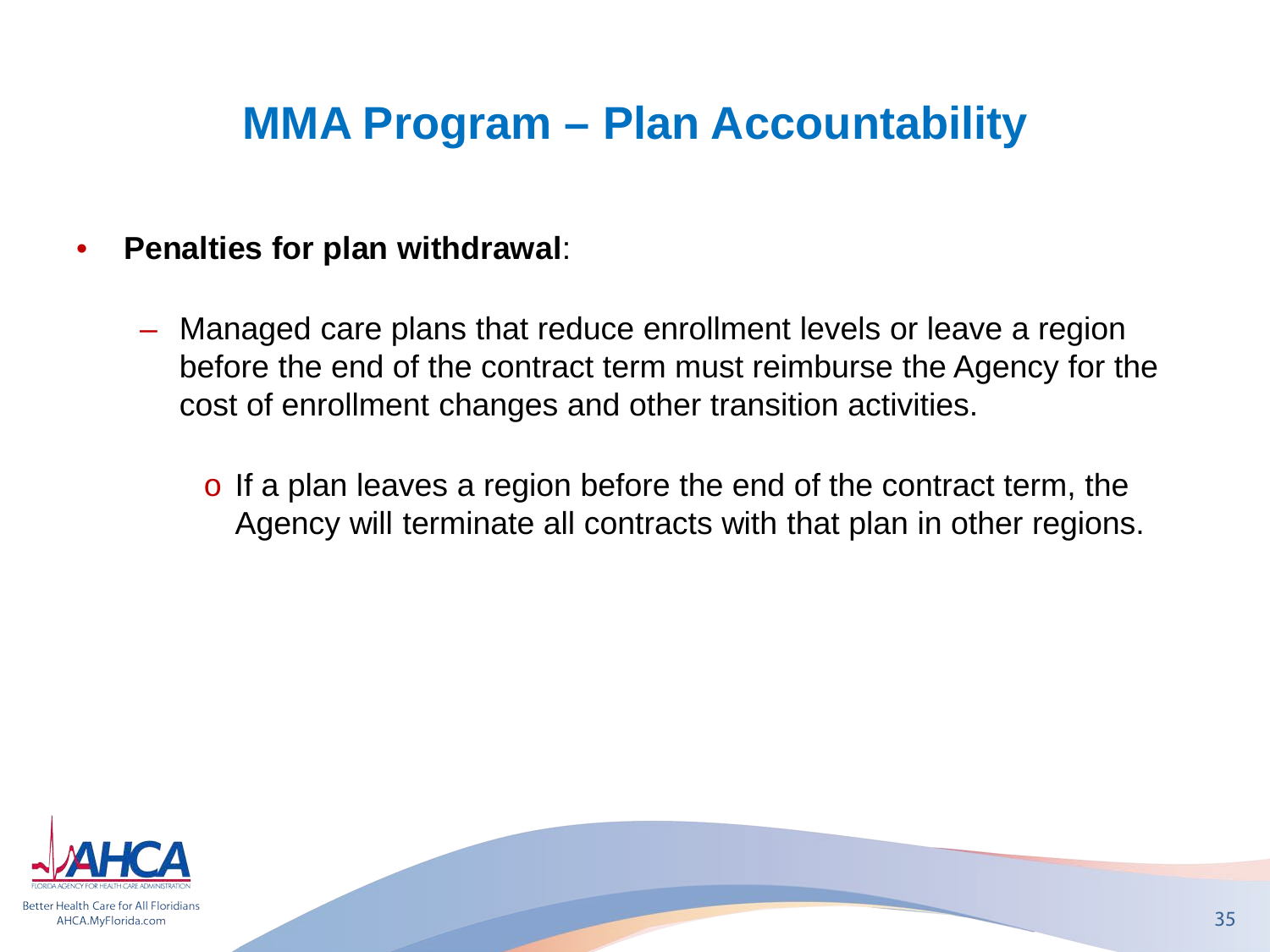#### **MMA Program – Plan Accountability**

- **Penalties for failure to submit encounter dat**a:
	- Managed care plans that fail to comply with encounter data reporting will be assessed a fine of \$5,000 per day for each day of noncompliance beginning on the day 31.
		- o Contract termination on day 90 if not in compliance.
		- o Termination of all regional contracts held by the plan if the Agency terminates more than one regional contract due to noncompliance with encounter data requirements.

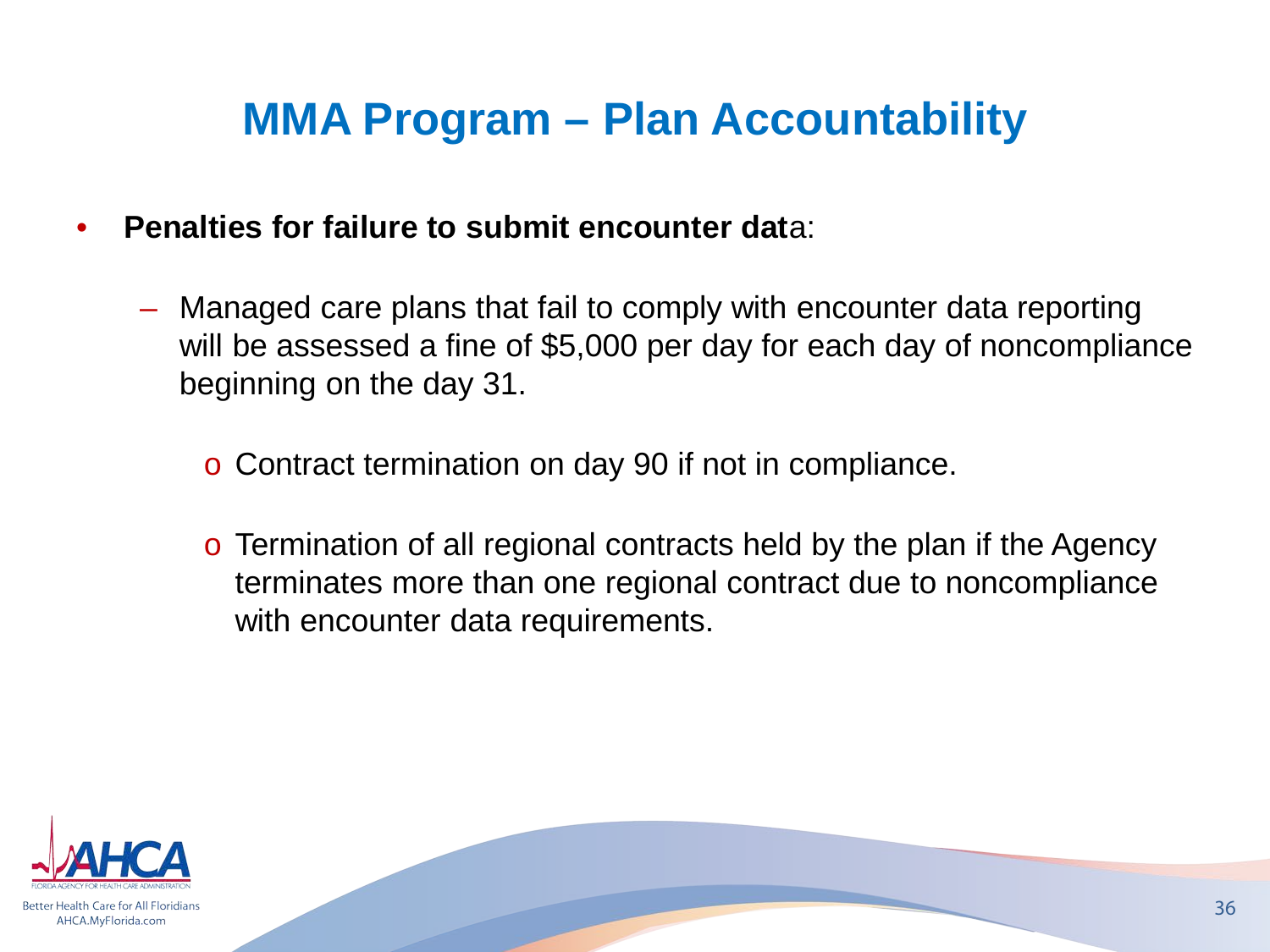#### **MMA Program Evaluation and Performance**

- MMA plans are required to submit audited performance measures annually.
- Required performance measures include both process and outcome measures in the areas of: behavioral health and substance abuse; well child care; prenatal and postpartum care; chronic and acute care; and preventive care.
- MMA plans are required to contract with a vendor to conduct surveys of enrollees' experiences and satisfaction with care annually, as well as provider satisfaction.
- Performance measure and enrollee survey results will be available on FloridaHealthFinder.gov.

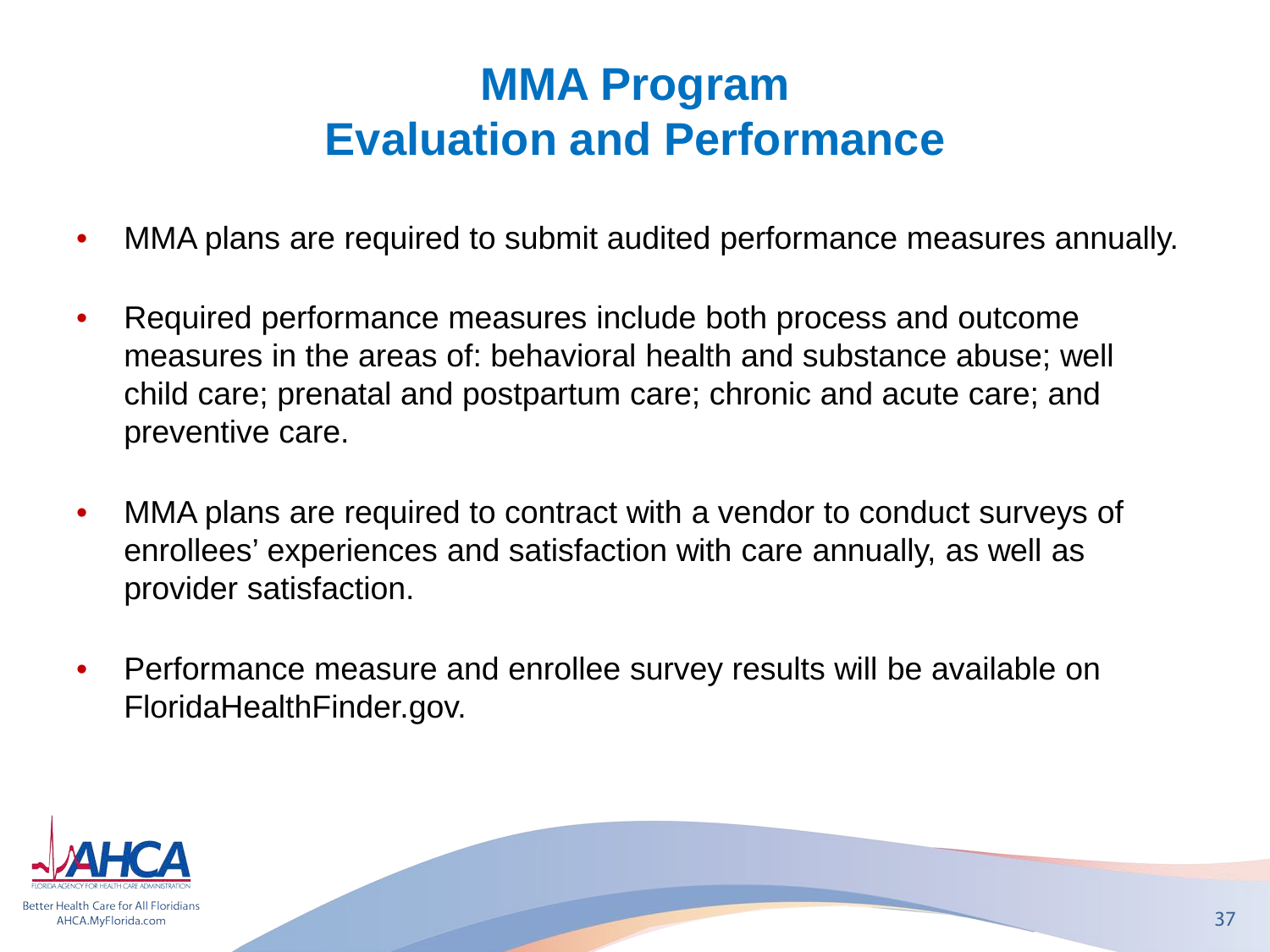#### **MMA Program – Implementation**

- Outreach activities are anticipated to begin January 1, 2014 with full program implementation occurring on or before October 1, 2014.
	- Mandatory recipients will transition into the plans on a staggered basis in 2014.
	- The implementation plan and schedule will be posted on the Agency's website.



Better Health Care for All Floridians AHCA.MyFlorida.com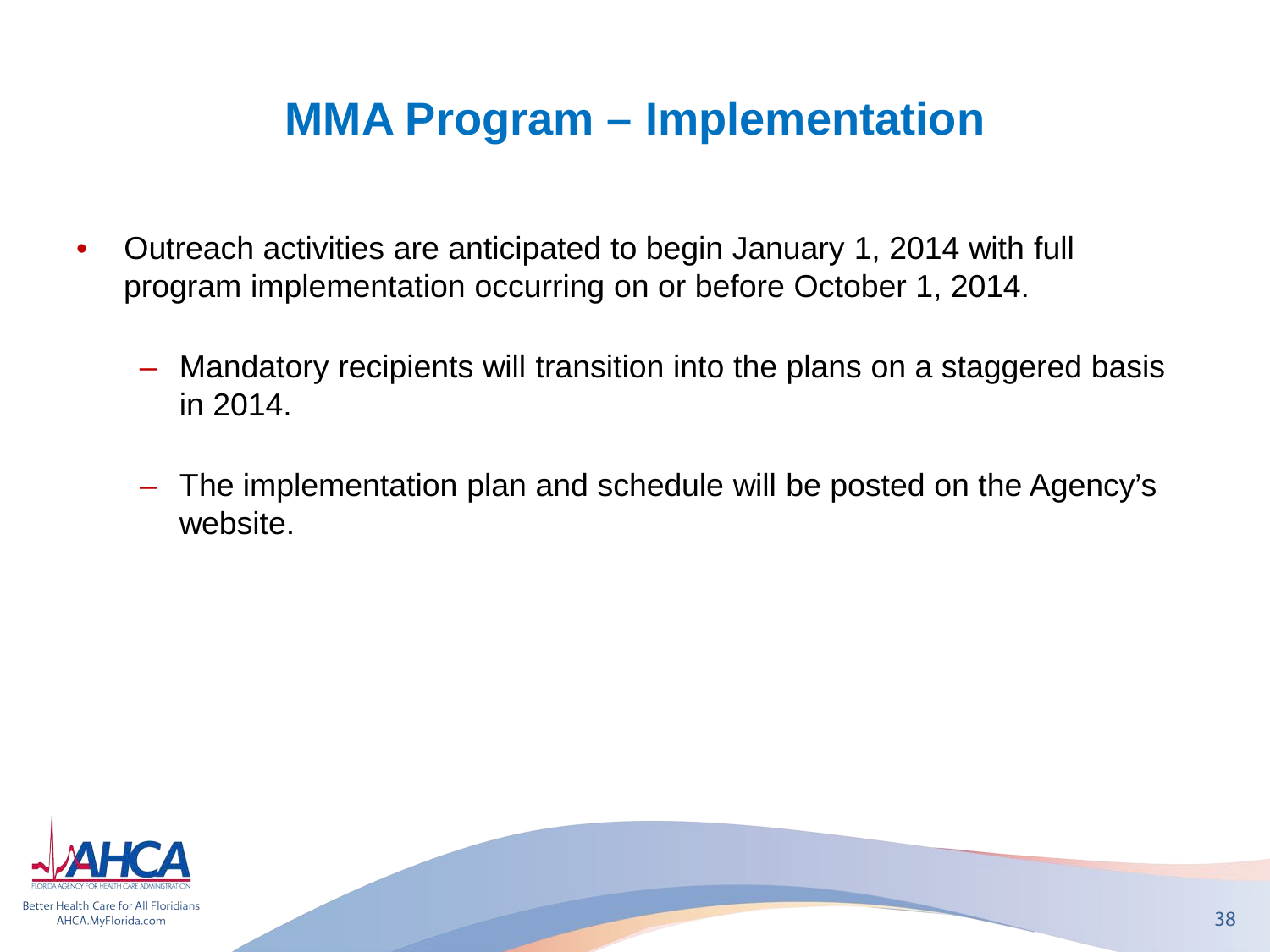#### **Low Income Pool**

- The LIP program was initially implemented effective July 1, 2006.
- The LIP program currently consists of an annual allotment of \$1 billion, funded primarily by intergovernmental transfers from local governments matched by federal funds.
- Payments are made to qualifying Provider Access Systems, including hospitals, federally qualified health centers and county health departments working with community partners.
- The objective of LIP program is to ensure support for the provision of health care services to Medicaid, underinsured and uninsured population.

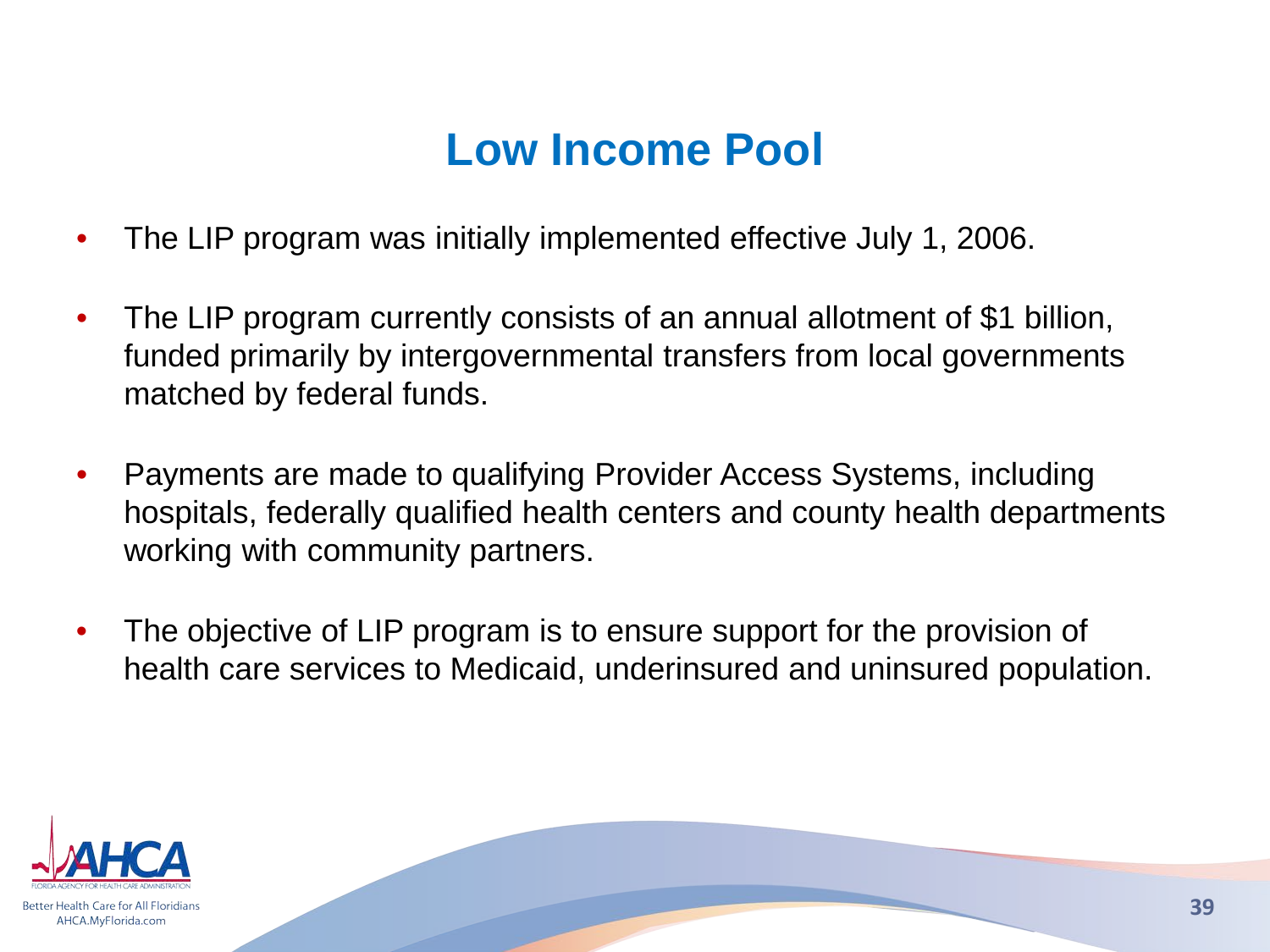#### **1115 Waiver – Additional Programs**

On January 1, 2014, the following programs that are currently authorized under the 1915(b) Managed Care Waiver will transition to the 1115 MMA Waiver. The programs will continue to operate as they do today and will be available statewide.

- The Healthy Start program;
- The Program for All Inclusive Care for Children (a component of the Children's Medical Services Network); and
- The Comprehensive Hemophilia program.

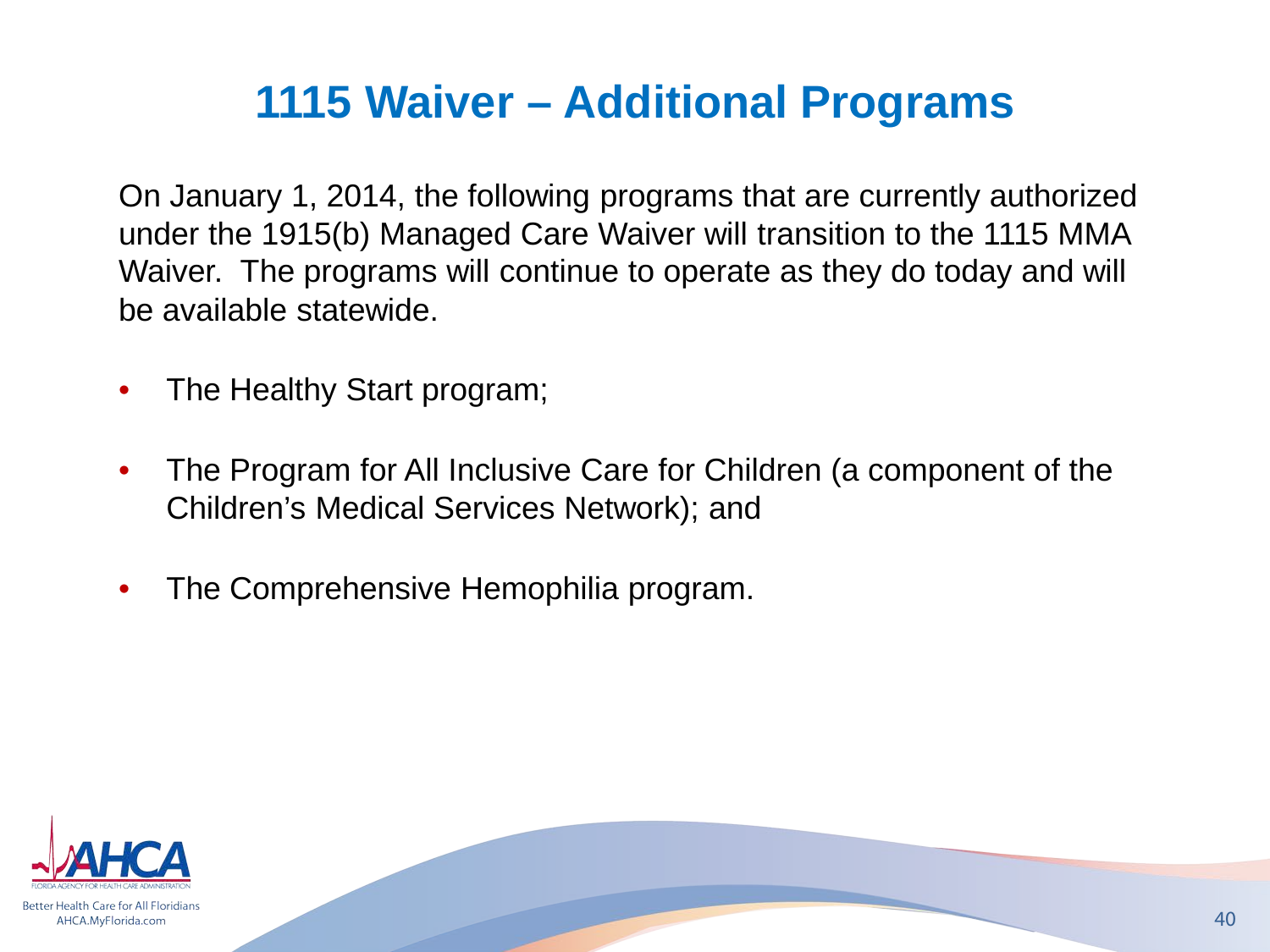#### **Public Input and Program Improvements**

- Florida Medicaid is open to feedback from any stakeholder, including recipients, providers, advocates and researchers.
- Based on feedback, Florida Medicaid will take advantage of opportunities to adapt and improve.
- Recommendations and suggestions regarding the program will be considered in response to public input, as appropriate.
- If the Agency receives comments that would require legislative action, we will review and make them available to the Legislature.

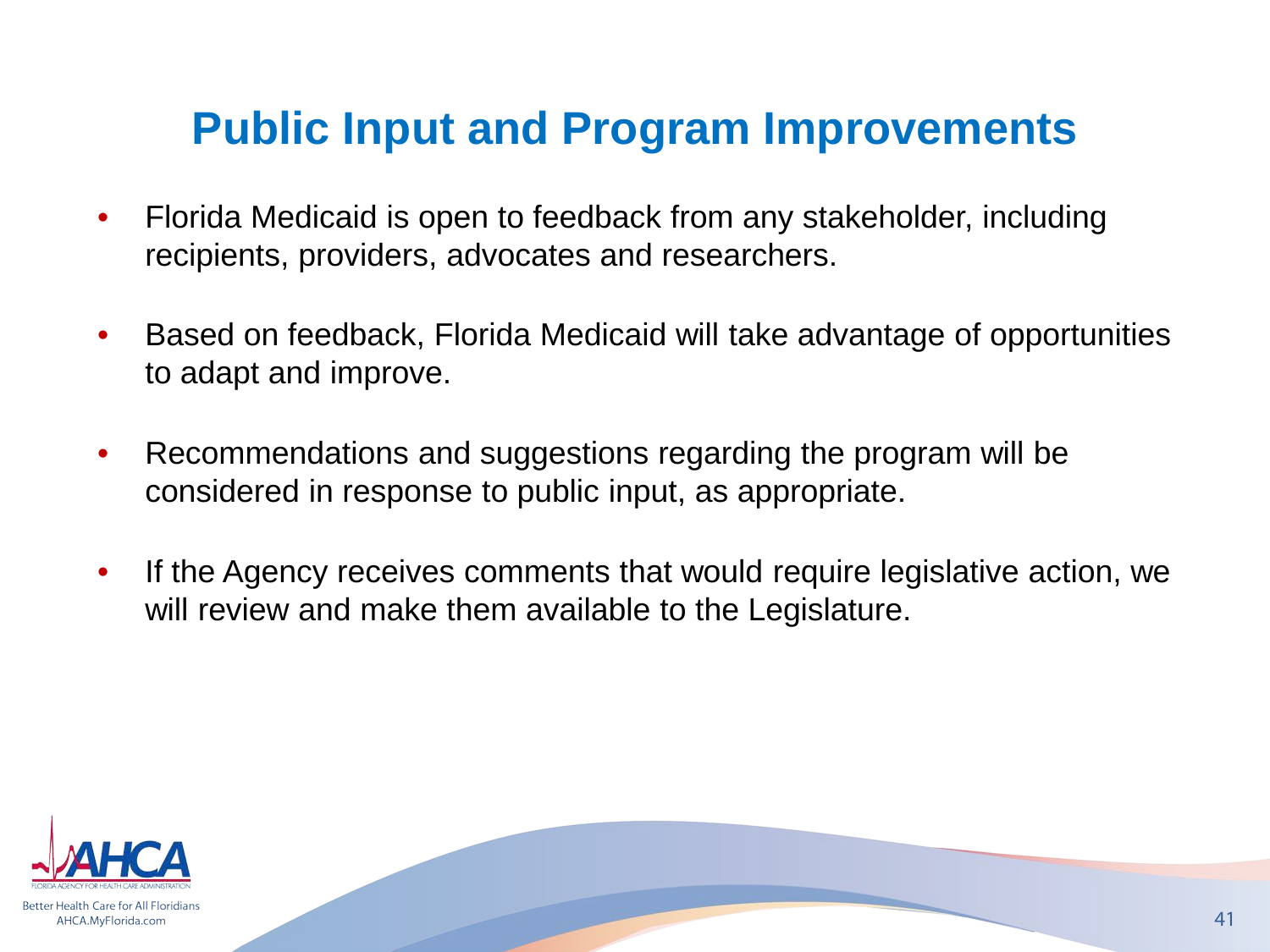# **Begin Public Comment Period**



Better Health Care for All Floridians AHCA.MyFlorida.com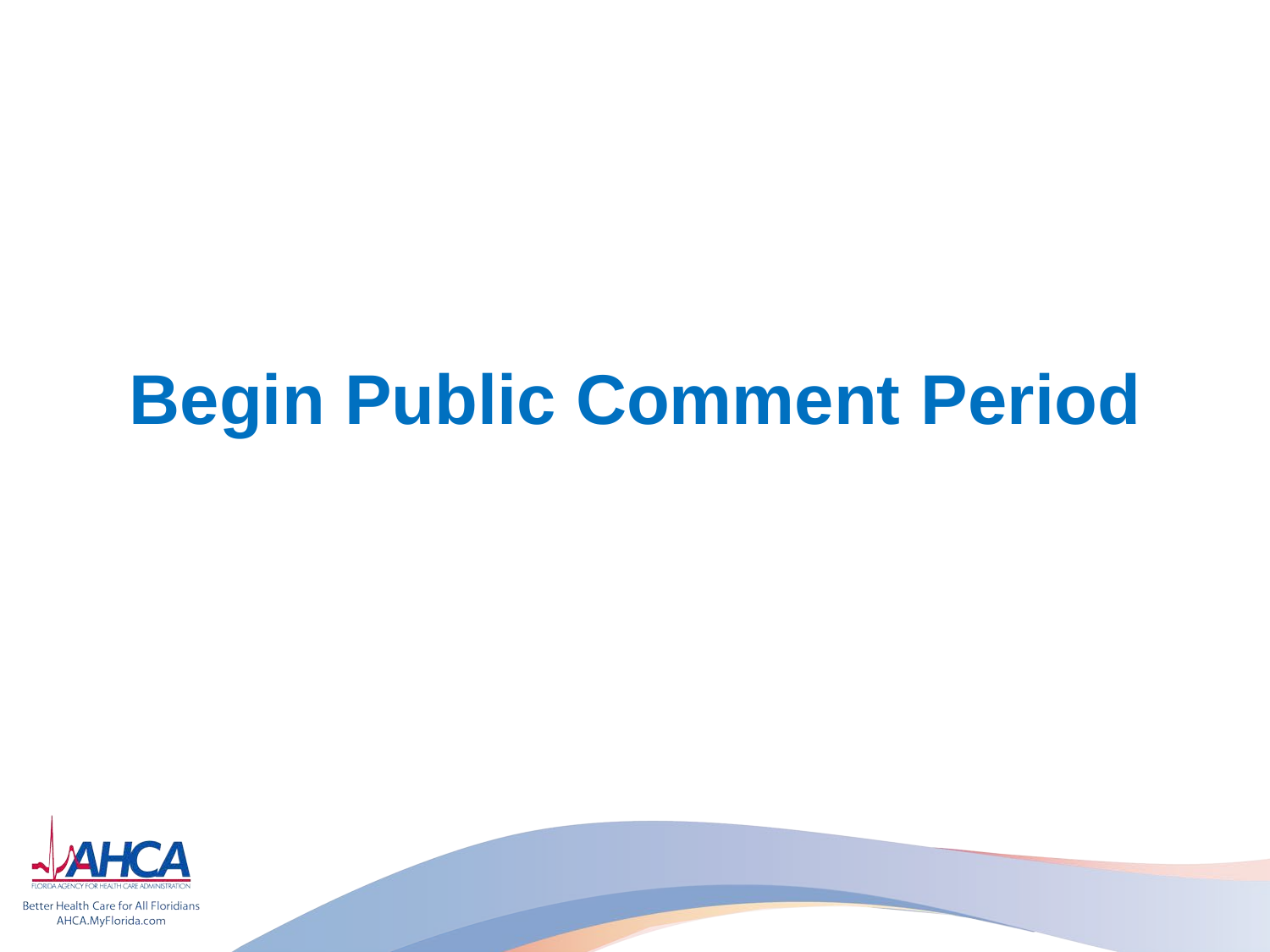# **Supplemental Information: Medicaid Overview**



Better Health Care for All Floridians AHCA.MyFlorida.com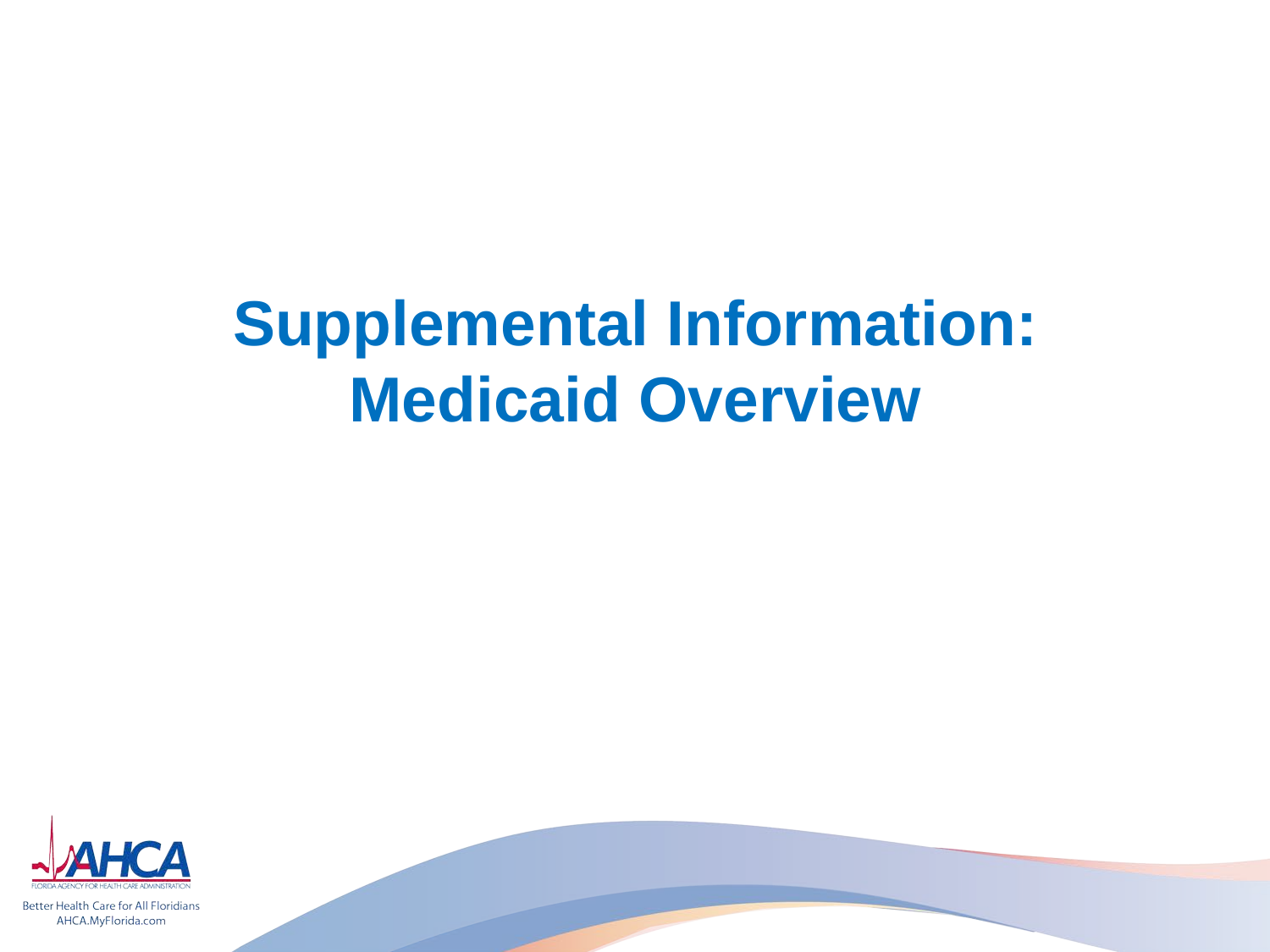*Supplemental Information*

#### **The Federal Medicaid Program**

- Federal Medicaid laws and regulations mandate certain benefits for certain populations and states must administer their programs under federally approved state plans.
- To participate, states are required to cover certain mandatory populations and services, while federal matching funds are available if a state chooses to cover other optional populations and services.

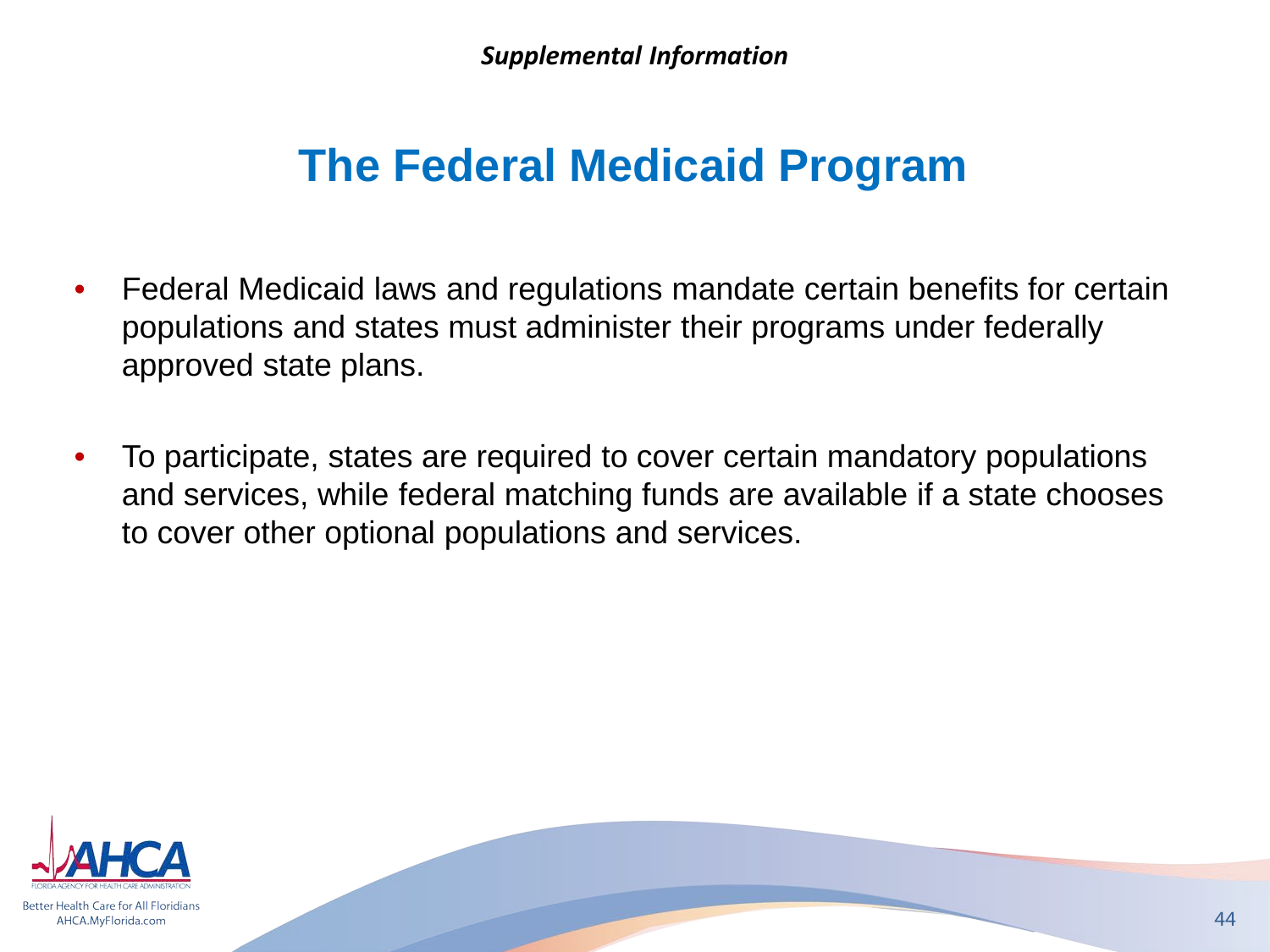#### **The Federal Medicaid Program**

- States must submit a Medicaid State Plan to the Centers for Medicare and Medicaid Services (CMS) and administer their programs under federally approved state plans.
- The Plan outlines current Medicaid eligibility standards, policies and reimbursement methodologies to ensure the State program receives matching federal funds under Title XIX of the Social Security Act.
- Services must be available statewide in the same amount, duration and scope.
	- Cannot choose to provide a service in only one geographic area.
	- Cannot have a higher service limit for a certain group of recipients (with the exception of children.)

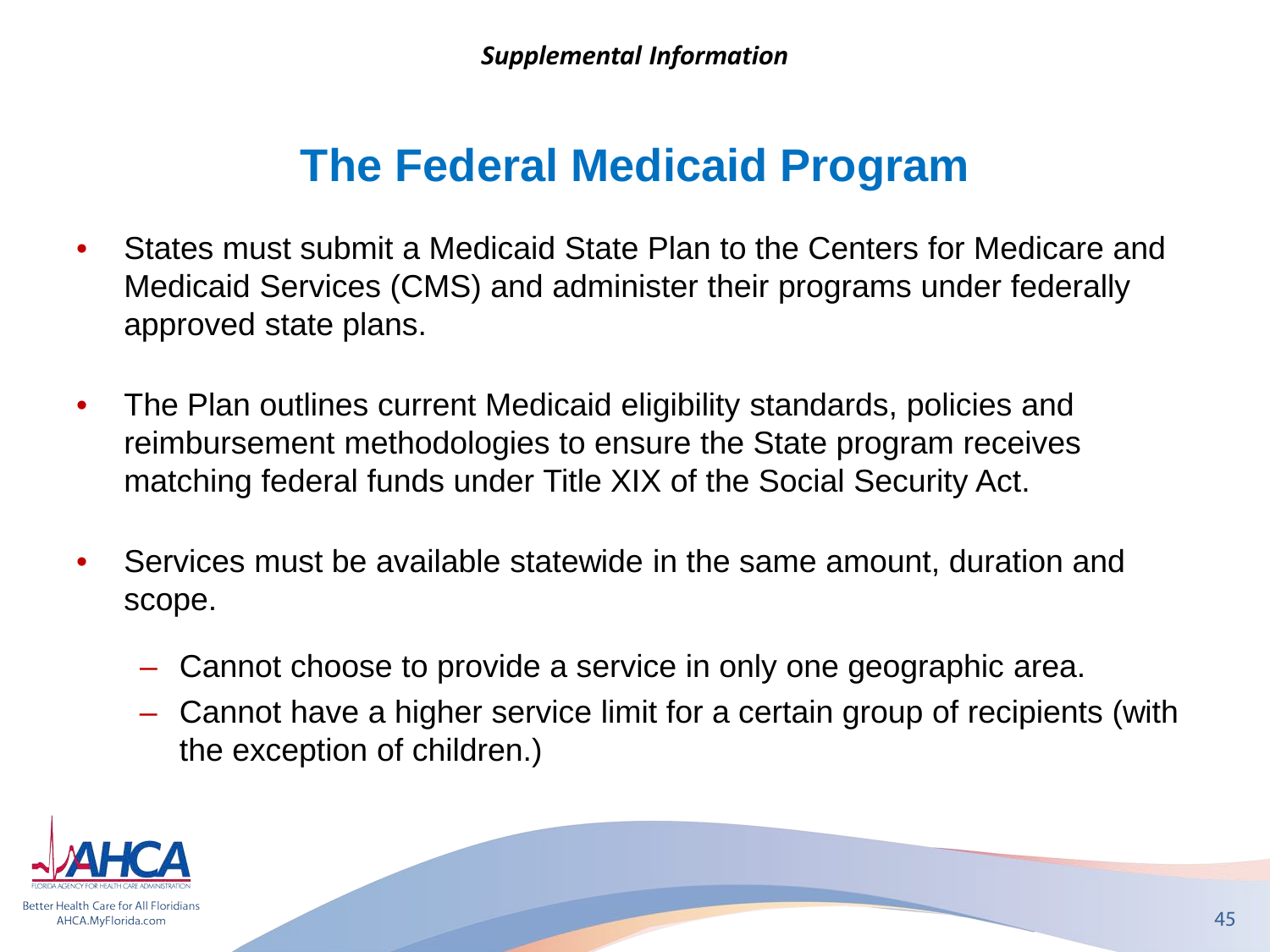#### **The Florida Medicaid Program – Prior to SMMC**

- There are approximately 113,000 Florida Medicaid enrolled individual providers and facilities offering health care services as well as 60 Medicaid managed care plans.
	- 21 Health Maintenance Organizations (HMOs)
	- 9 Provider Service Networks (PSNs)
	- 17 Nursing Home Diversion Managed Care Plans
	- 11 Prepaid Mental Health Plans
	- 2 Prepaid Dental Health Plans
- Medicaid's contracted Fiscal Agent processes approximately 135 million claim lines every year.

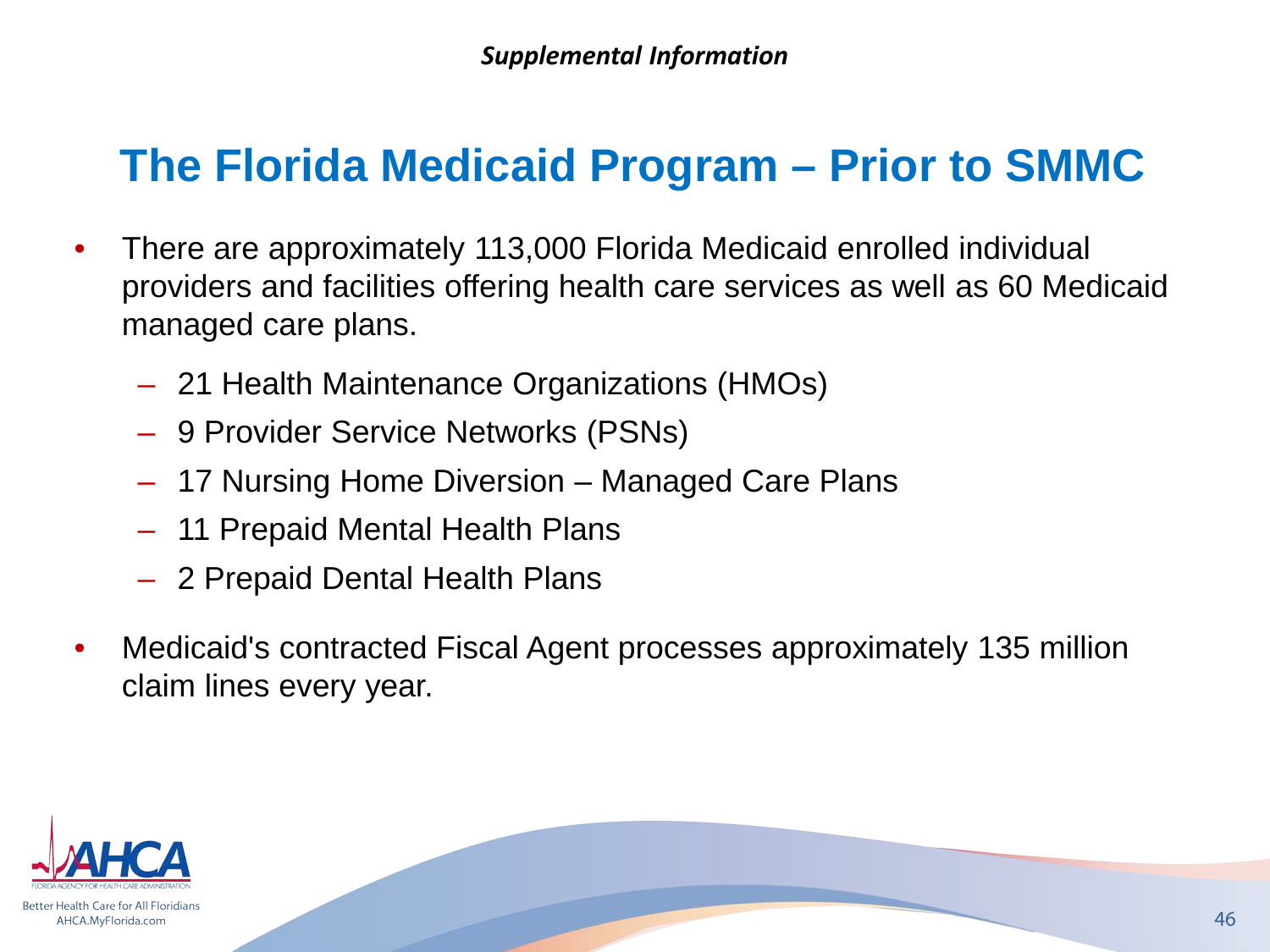#### **The Florida Medicaid Program**

- Florida is the fifth largest state in terms of Medicaid expenditures, with estimated spending of nearly \$22.9 billion for fiscal year 2013-2014 (July 2013 through June 2014).
- Approximately 3.4 million Floridians are enrolled in the Florida Medicaid program. They are elders, disabled people, families, pregnant women and children in low-income families.
- Florida has the fourth largest Medicaid population in the country.

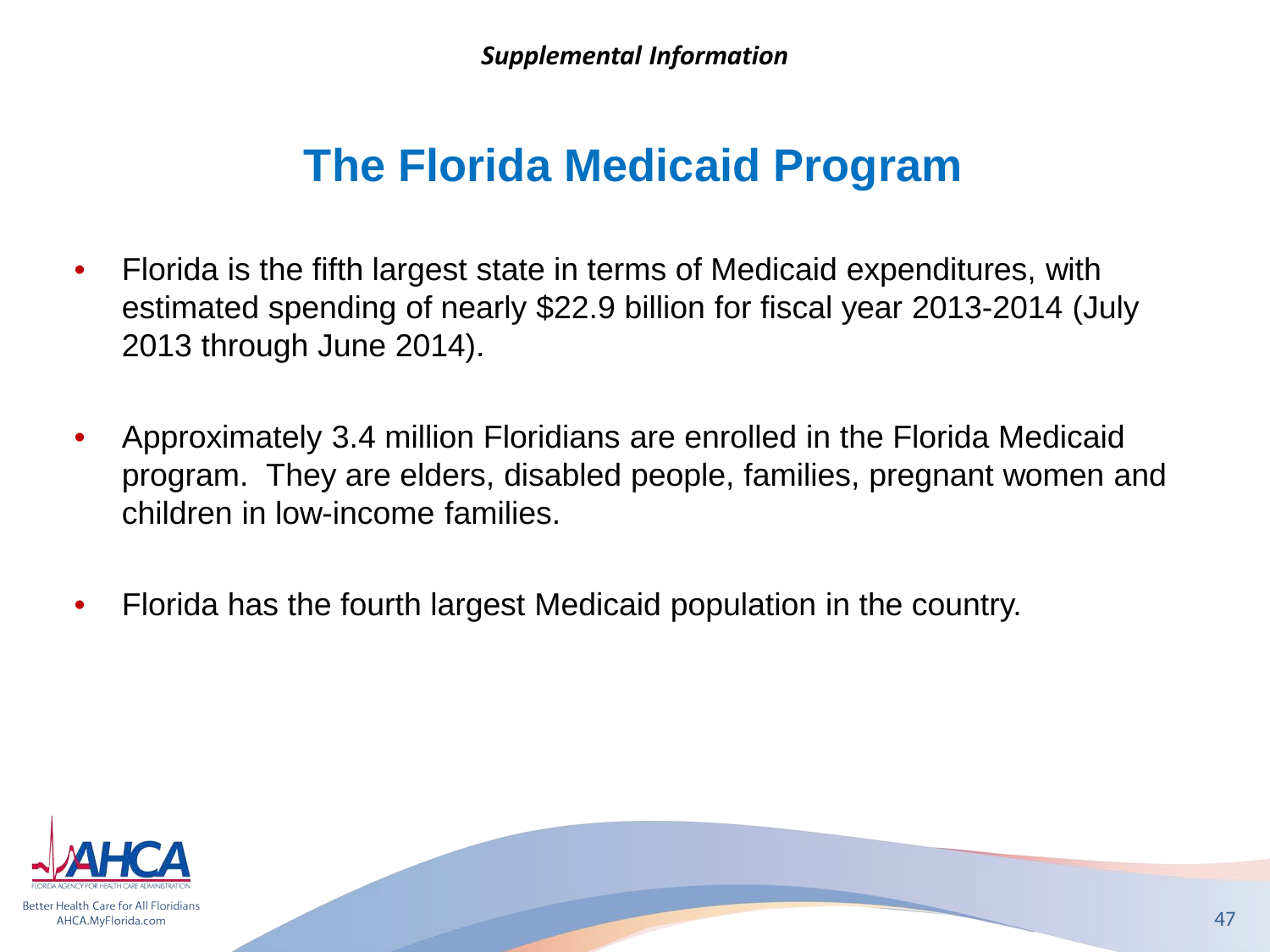#### **Florida Medicaid Mandatory Services**

- Advanced Registered Nurse Practitioner Services
- Early & Periodic Screening, Diagnosis and Treatment of Children (EPSDT)/Child Health Check-Up
- Family Planning
- Home Health Care
- Hospital Inpatient
- Hospital Outpatient
- Independent Lab
- Nursing Facility
- Personal Care Services
- Physician Services
- Portable X-ray Services
- Private Duty Nursing
- Respiratory, Speech, Occupational Therapy
- Rural Health
- Therapeutic Services for Children
- **Transportation**